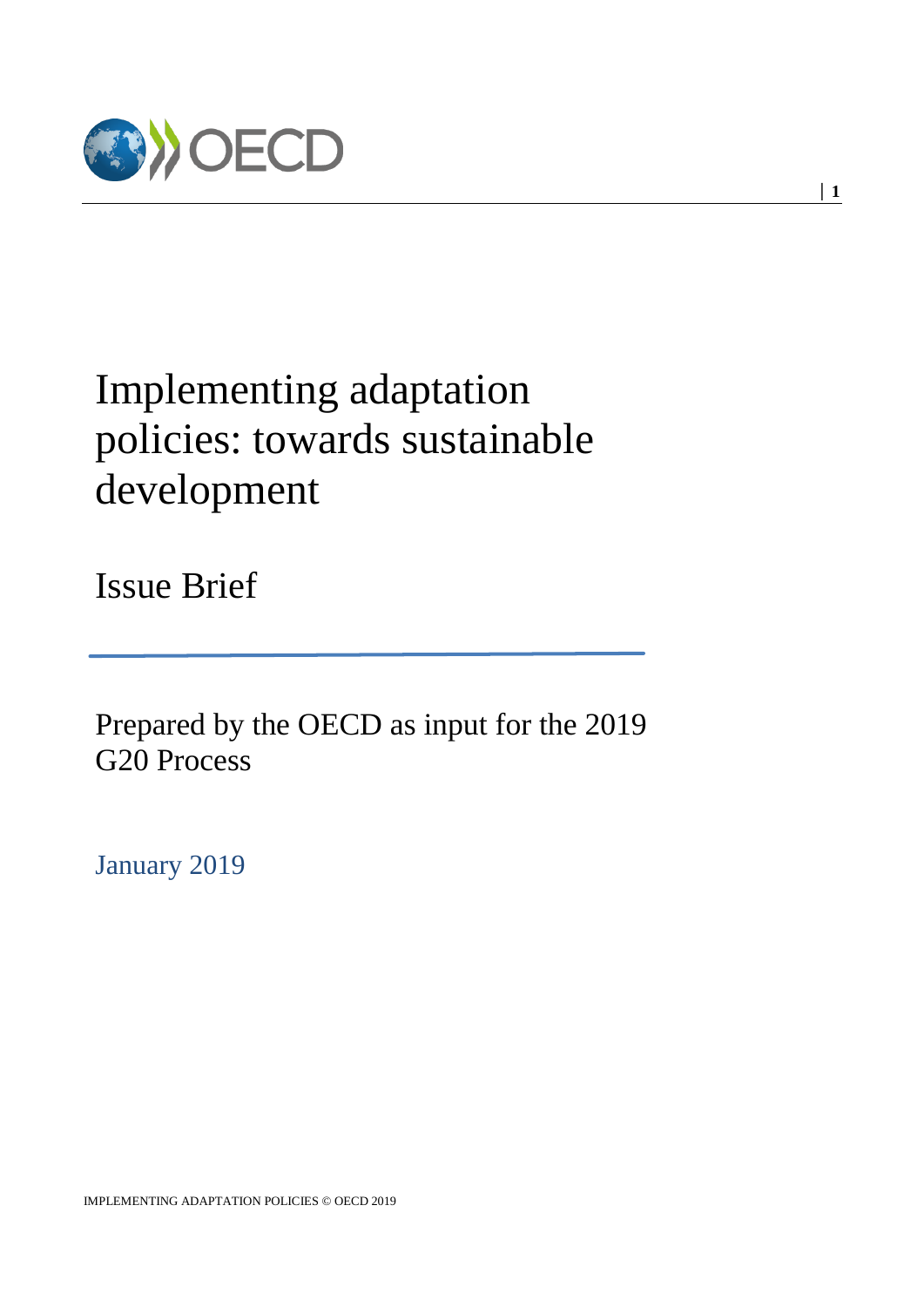

# **1. Introduction**

1. The G20 Climate Sustainability Working Group's Adaptation Work Programme (2018- 19) aims to share country experiences to promote enhanced efforts for adaptation and increase resilience. This note identifies challenges and opportunities for adaptation to increase resilience, with a focus on infrastructure, agriculture, health and gender. Particular attention is given to the role of ecosystem-based approaches to adaptation.

2. Climate change adaptation is fundamental for building resilient socio-economic and ecological systems. It is an important part of efforts to implement not only the Paris Agreement and Sendai Framework for Disaster Risk Reduction, but also the 2030 Agenda for Sustainable Development [\(Table](#page-2-0) 1). Achieving zero hunger will require increasing agricultural productivity in the face of climate variability and longer-term change. Additional investments in climate-resilient infrastructure are needed to deliver universal access to safe water in the face of changing patterns of precipitation. Health systems need to be prepared for changes in the burden of disease, as well as the impacts of climate extremes. Meanwhile, progress towards the Sustainable Development Goals (SDGs) will strengthen our capacity to adapt to a changing climate: for example, eliminating poverty will also reduce vulnerability to climate.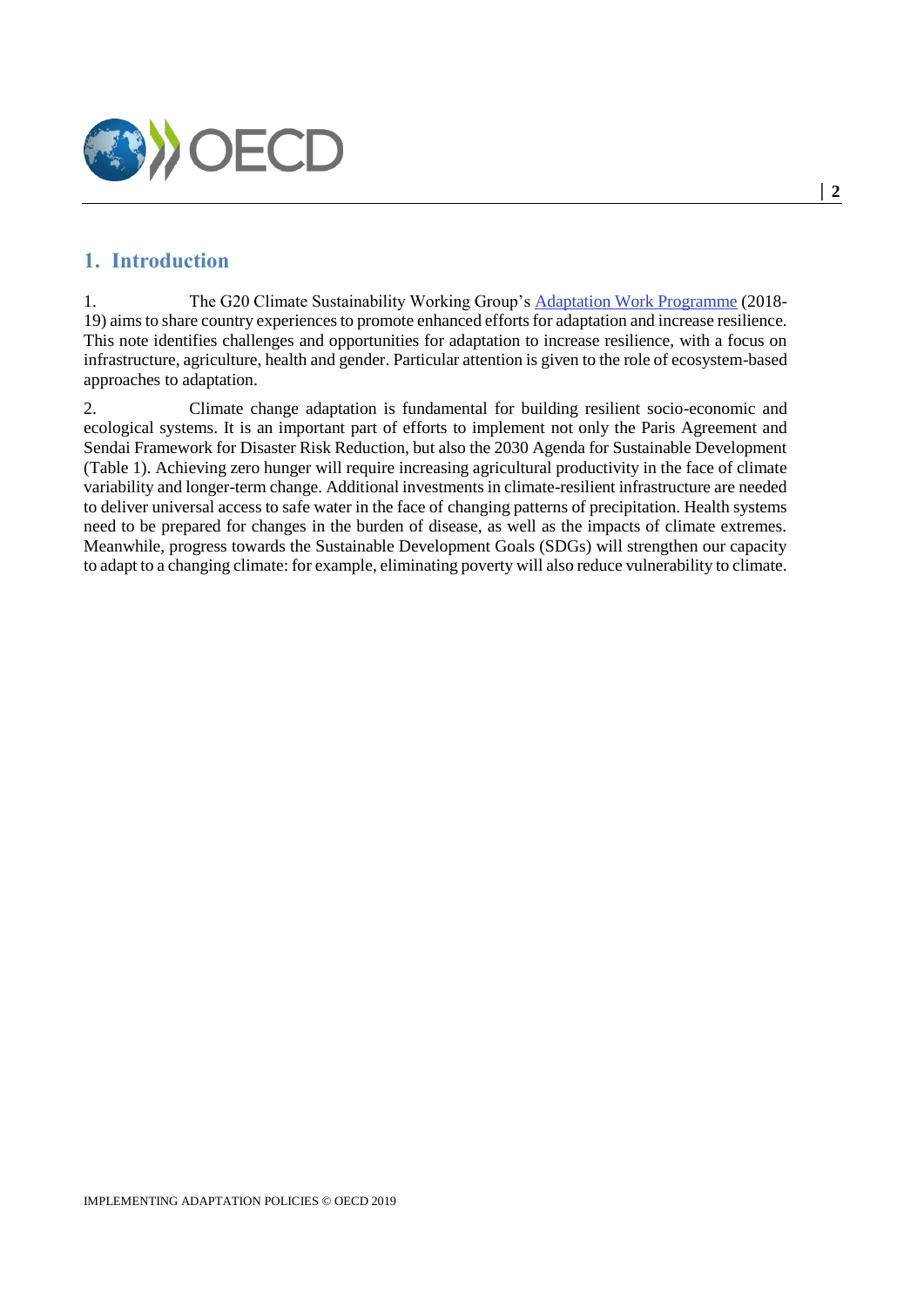

#### <span id="page-2-0"></span>**Table 1. Indicative estimates of climate impacts and potential adaptation measures for selected Sustainable Development Goals**

|                                           | Potential impacts                                                                                                                                                | Potential adaptation measures                                                                                                                                                                           |  |  |
|-------------------------------------------|------------------------------------------------------------------------------------------------------------------------------------------------------------------|---------------------------------------------------------------------------------------------------------------------------------------------------------------------------------------------------------|--|--|
| 1: No poverty                             | An additional 35 - 122 million people living in<br>poverty by 2030 as a result of climate impacts<br>(Hallegatte et al., 2015)                                   | - Adopt inclusive development pathways<br>- Encourage climate-smart agriculture<br>- Implement social protection programmes                                                                             |  |  |
| 2: Zero hunger                            | Increase in prices of key agricultural<br>commodities by 30% in 2050 under a high<br>climate scenario (Ignaciuk and Mason-D'Croz,<br>2014)                       | - Adopt drought-tolerant crops<br>- Adopt more productive agricultural practices<br>- Reduce food waste                                                                                                 |  |  |
| 3: Good Health                            | Additional 250 000 deaths per year from<br>malnutrition, malaria, heat stress and diarrhoea<br>between 2030 to 2050 (WHO, 2014)                                  | - Strengthen resilience of health infrastructure to extreme<br>events<br>- Improve surveillance of infectious diseases<br>- Increase access to sanitation and clean water<br>- Expand urban green space |  |  |
| 5: Gender equality                        | Women disproportionately (and differently)<br>affected by climate impacts (UN Women, 2018)                                                                       | - Increase women's voice in the political process<br>- Ensure women's inclusion in adaptation planning and<br>implementation<br>- Monitor climate impacts by gender                                     |  |  |
| 8: Decent work and<br>economic growth     | Reduction in average global GDP by 1 - 3.3 %<br>by 2060 (OECD, 2015)                                                                                             | - Mitigate climate change<br>- Implement national adaptation plans or strategies<br>- Increase investment in adaptation                                                                                 |  |  |
| 11: Sustainable cities<br>and communities | Increase in average global flood losses in coastal<br>cities to USD 1 trillion per year with constant<br>spending on flood defences (Hallegatte et al.,<br>2013) | - Improve land-use planning<br>- Increase investment in ecosystem-based and traditional<br>coastal defences<br>- Adopt improved building standards                                                      |  |  |

*Note*: This table summarises the results of recent studies that provide an indication of the range and scale of potential climate impacts. The results from these studies are not directly comparable, due to differences in methodologies, coverage and underlying assumptions.

3. The implementation of a broad and coherent set of adaptation measures can help to manage these potential impacts. For example, increased investment in coastal defences could reduce global annual expected losses of flooding in coastal cities from USD 1 trillion to around USD 60 billion globally. 1 Implementing adaptation will require taking action at different geographic scales and involving the public and private sectors. Governments, businesses and communities all have an essential role in building resilience to the impacts of climate change. International co-operation is also vital, for example, in building the capacity of Least Developed Countries and other developing countries to adapt to climate change.

4. Countries are developing strategic responses to climate change through a variety of mechanisms suited to their national circumstances. These include national adaptation strategies and local-level initiatives, such as city adaptation plans. The challenge now for countries is to translate planning into successful implementation, building on examples of good practices that have emerged to date.

**│ 3**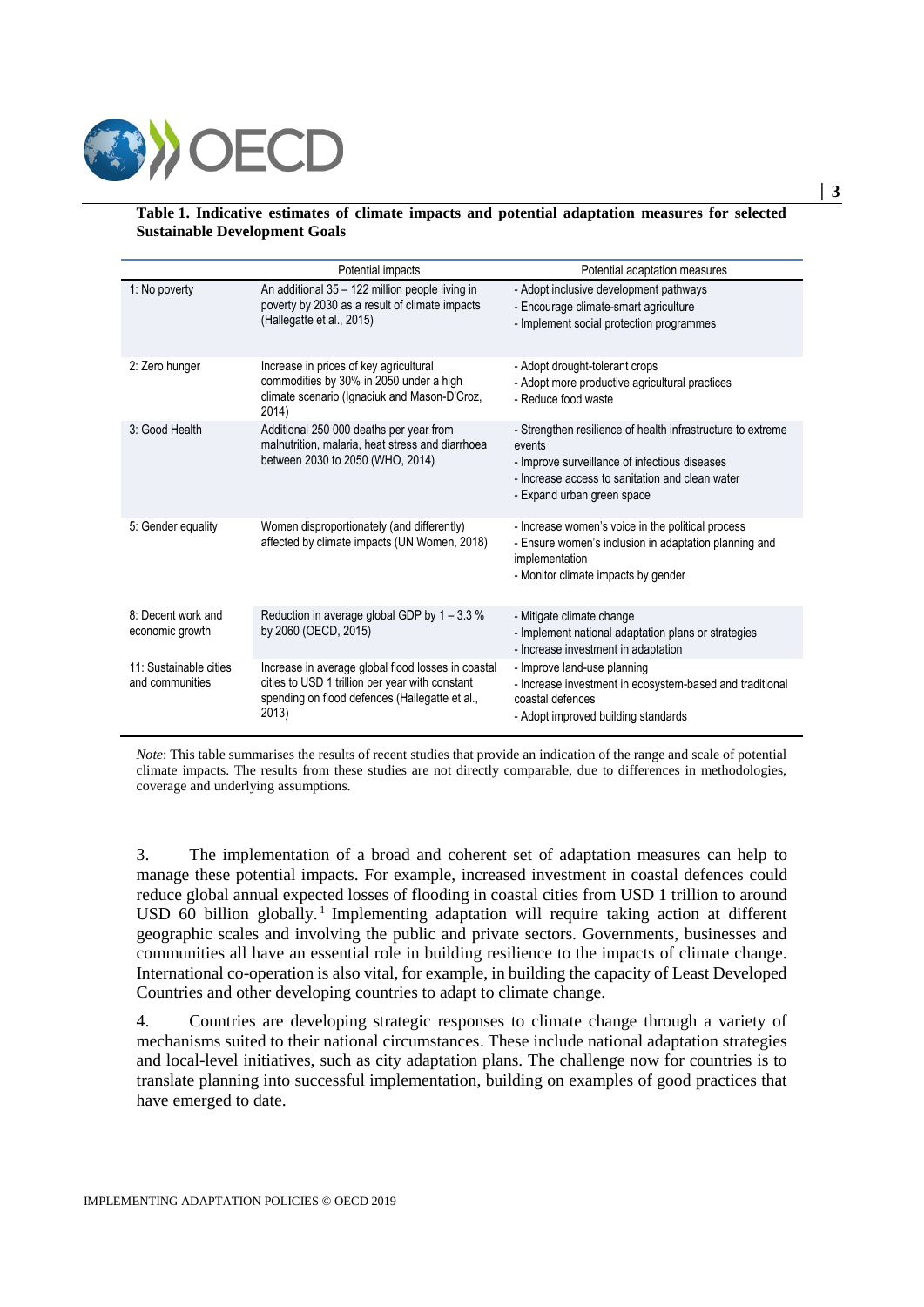

# **2. Adaptation planning for resilience**

5. Adaptation planning requires a long-term and system-wide perspective, accounting for uncertainty about the future. The risks from climate change arise from the interaction of socioeconomic trends and climate impacts, both of which are inherently uncertain. Adaptation measures undertaken in isolation may lock-in vulnerability in the longer term, preclude the use of more cost-effective options, or increase the vulnerability of neighbouring communities. Adaptation plans that do not account for uncertainty may lead to costly mistakes when projections diverge from reality. There is a need to package and sequence interventions in ways that account for systemic interactions and are robust to uncertainty.

6. The five-step process below provides a simplified framework for how countries can use a process of iterative risk management to support flexible adaptation planning:



#### **Figure 1. Iterative risk management of climate impacts**

*Source*: OECD, 2015 – Adapting to the Impacts of Climate Change

7. The aim of the adaptation planning process is to ensure that climate-related risks are identified, assessed and then reduced to an acceptable level. In general, it becomes increasingly technically difficult and expensive to achieve higher levels of resilience. The cost-effectiveness of adaptation and the benefits of higher levels of resilience must be balanced. Given uncertainty about the future, planning should favour the use of strategies that are flexible, that deliver cobenefits and avoid lock-in. A continuous process of monitoring and evaluation can then assist with changing course in response to new information and changing circumstances.

8. Given that it will not be possible to eliminate all risks from climate change, policy packages should also include measures that enhance people's ability to "bounce back" after an adverse shock. Examples include improved contingency planning as well as increasing access to financial protection such as insurance and social protection programmes. Facilitating rapid recovery can reduce the risk of negative shocks leading to long-term reductions in productivity, and reduce the welfare impacts of this negative shocks.<sup>2</sup> It is, however, important that measures to address shocks do not inadvertently hinder adaptation to longer-term trends.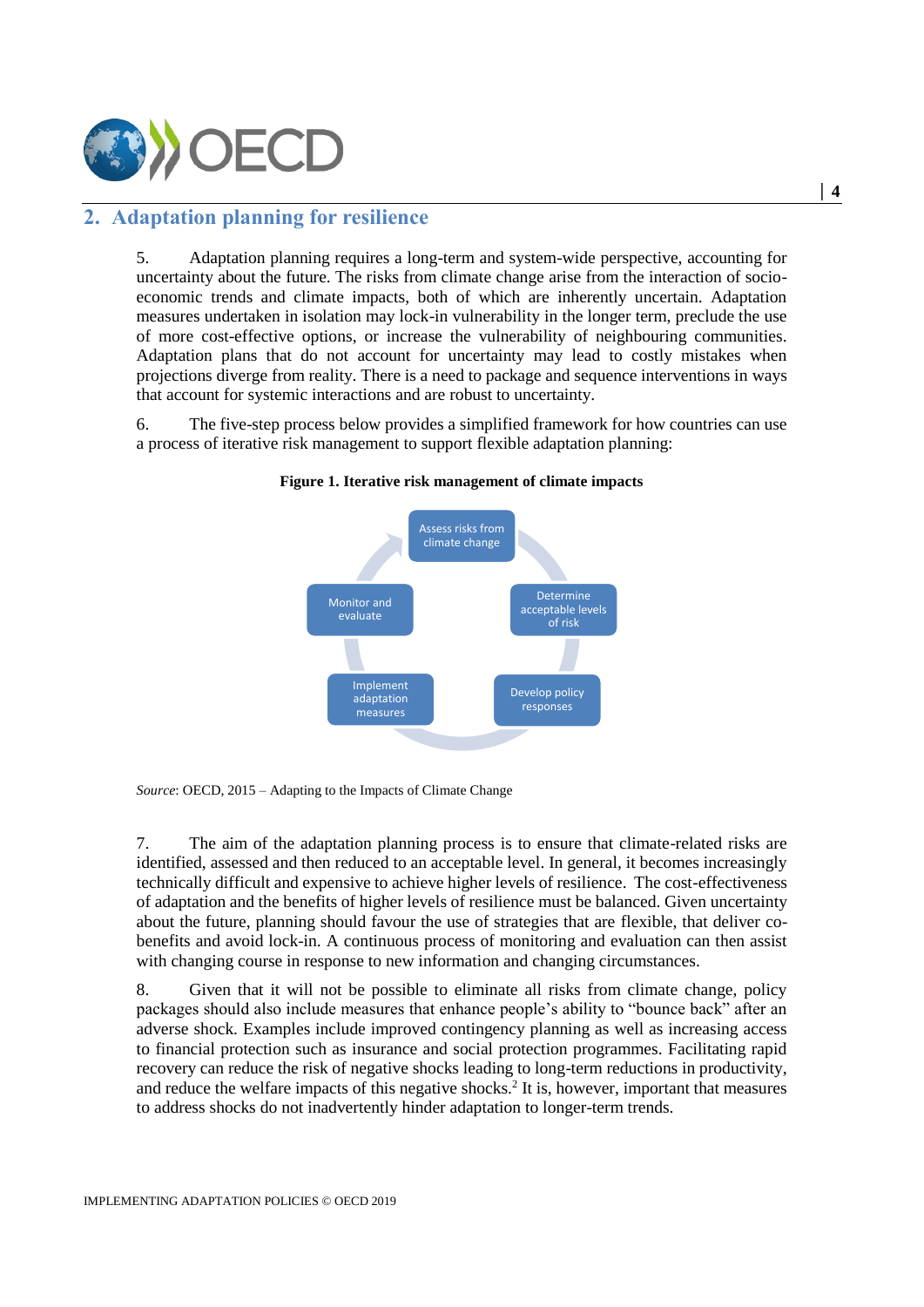

9. Most G20 countries are using adaptation plans or strategies to implement co-ordinated, national responses to climate change adaptation [\(Table](#page-4-0) 2). These strategies are used to communicate the governments' objectives, raise awareness of adaptation amongst stakeholders and identify priority actions in key sectors. In addition to these national efforts, city- and regional-level adaptation plans are also being adopted to address climate risks at these scales. In Japan, for example, the Climate Change Adaptation Act came into force on 1<sup>st</sup> December 2018. It requires the national government to formulate a National Adaptation Plan, which is to be updated every five years. Local governments are also asked to develop their local adaptation plan.

<span id="page-4-0"></span>

|                      | Name                                                               | Year |
|----------------------|--------------------------------------------------------------------|------|
| Argentina            | Under development                                                  |      |
| Australia            | National Climate Resilience and Adaptation Strategy                | 2015 |
| <b>Brazil</b>        | National Adaptation Plan                                           | 2016 |
| Canada               | Pan-Canadian Framework on Clean Growth and Climate Change          | 2016 |
| China                | National Strategy for Climate Adaptation                           | 2013 |
| France               | 2nd National Adaptation Plan                                       | 2018 |
| Germany              | <b>Adaptation Action Plan</b>                                      | 2011 |
| India                | National Action Plan on Climate Change                             | 2008 |
| Indonesia            | National Action Plan on Climate Change Adaptation (RAN-API)        | 2013 |
| Italy                | National Adaptation Strategy                                       | 2014 |
| Japan                | Updated National Adaptation Plan (Based on the new Adaptation Act) | 2018 |
| Mexico               | Special Climate Change Programme                                   | 2014 |
| Russia               | Under development                                                  |      |
| Saudi Arabia         |                                                                    |      |
| South Africa         | <b>National Adaptation Strategy</b>                                | 2016 |
| Republic of Korea    | 2 <sup>nd</sup> National Adaptation Plan                           | 2016 |
| Turkey               | National Adaptation Plan                                           | 2011 |
| United Kingdom       | National Adaptation Plan                                           | 2013 |
| <b>United States</b> |                                                                    |      |
| European Union       | <b>EU Adaptation Strategy</b>                                      | 2013 |

| Table 2. Plans and strategies for adapting to climate change by G20 members |  |  |  |  |  |
|-----------------------------------------------------------------------------|--|--|--|--|--|
|-----------------------------------------------------------------------------|--|--|--|--|--|

10. The details of these plans vary but, in general, they aim to build capacity to understand and manage climate risks across all policy areas. Many plans refer to the need to build in flexibility and avoid lock-in. Measures for these plans include:

- Signalling political commitment to managing the risks from climate change, through the adoption of strategies, legal frameworks and policy statements.
- Producing and disseminating climate data and projections, combined with efforts to make that information easily accessible to end users. This includes the development of online platforms to provide access to reliable data sources, such as the EU Climate- $ADAPT<sup>3</sup>$ , Asia-Pacific Adaptation Information Platform (AP-PLAT)<sup>4</sup> developed by Japan's National Institute for Environmental Studies, and the World Bank's Climate Change Knowledge Portal<sup>5</sup>.
- Integrating climate-resilience into policy and regulations, based on national priorities and circumstances. This includes revisions to the design and implementation of spatial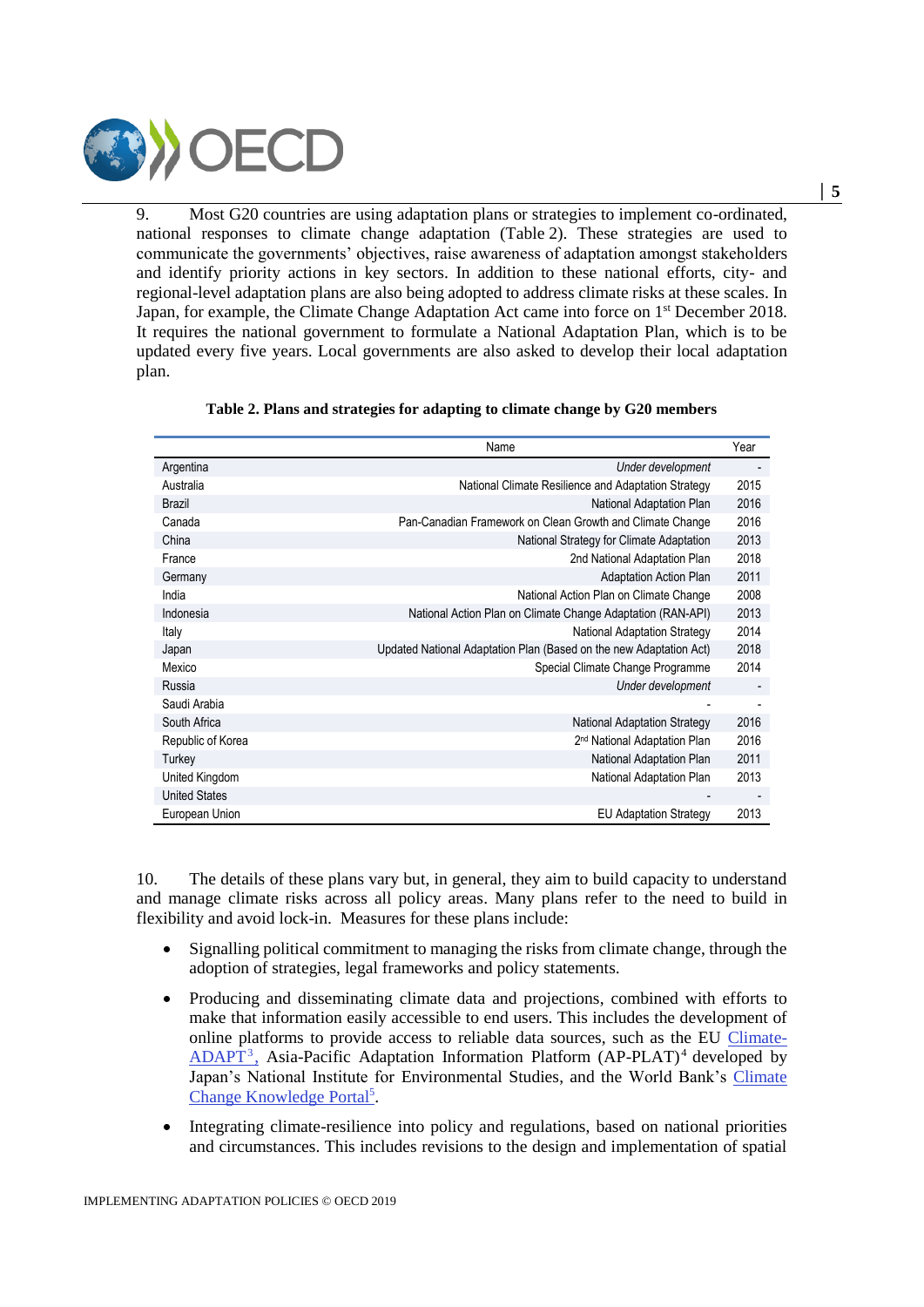

planning frameworks to improve disaster risk management, reducing vulnerability and preventing the construction of new infrastructure in exposed areas.

 Facilitating horizontal and vertical co-ordination within the public sector to build capacity for adaptation and address risks that lie across sectoral or geographic boundaries.

Some plans include an action plan with devolved tasks set on a clear timeline, along with a financing strategy.

## **3. Implementing climate change adaptation in key areas**

11. The risks from climate change are diverse, and the challenges and opportunities for adaptation vary by sector and policy area. This section identifies the challenges and opportunities for adaptation in areas that are fundamental for the achievement of the SDGs: infrastructure, gender, health and agriculture. Action across these policy areas can be underpinned by coherent planning (discussed in Section 2), and mechanisms for financing and monitoring progress (Sections 4 and 5).

#### **3.1. Using ecosystem-based approaches to provide resilient infrastructure**

12. The recent OECD report "Climate-Resilient Infrastructure"<sup>6</sup> provides an overview of how countries are ensuring that their infrastructure networks are adapted to climate change. Complimentary OECD work provides guidance on the governance of critical infrastructure resilience. <sup>7</sup> This section builds on these reports, focussing on the potential contribution from ecosystem-based adaptation (EbA)<sup>8</sup>.

13. The measures needed to increase the climate resilience of infrastructure networks are context specific, depending on the type of infrastructure, its location and the potential hazards from climate change. However, in general, increasing climate resilience will require a package of structural and management measures, implemented throughout the lifespan of an asset:<sup>9</sup>

- Structural measures changes to the design or location of the asset, such as raising the height of a bridge or relocating electricity substations away from flood risk zones. Structural measures can also include the provision of additional infrastructure to manage climate risk, including ecosystem-based approaches such as wetland restoration;
- Management measures changes to the management of the asset to reduce the likelihood or consequences of failure in response to climate risks. Possible measures include changes to maintenance regimes and the development of contingency plans to assist recovery in the event of system failure. These can also include the use of insurance against climate events, such as drought insurance for hydropower producers.

14. Governments are increasingly recognising the potential of EbA to contribute to the resilience of infrastructure networks. There are explicit references to EbA in 23 countries' Nationally Determined Contributions (NDCs)<sup>10</sup>; a further 109 NDCs show similar concepts of working with nature to build resilience to climate change.<sup>11</sup> These approaches involve the protection, management or restoration of ecosystems to support adaptation. EbA can be used as a replacement or a complement for "grey" infrastructure. For example, green roofs and urban parks can be used to lower urban temperatures, reducing the impact of the Urban Heat Island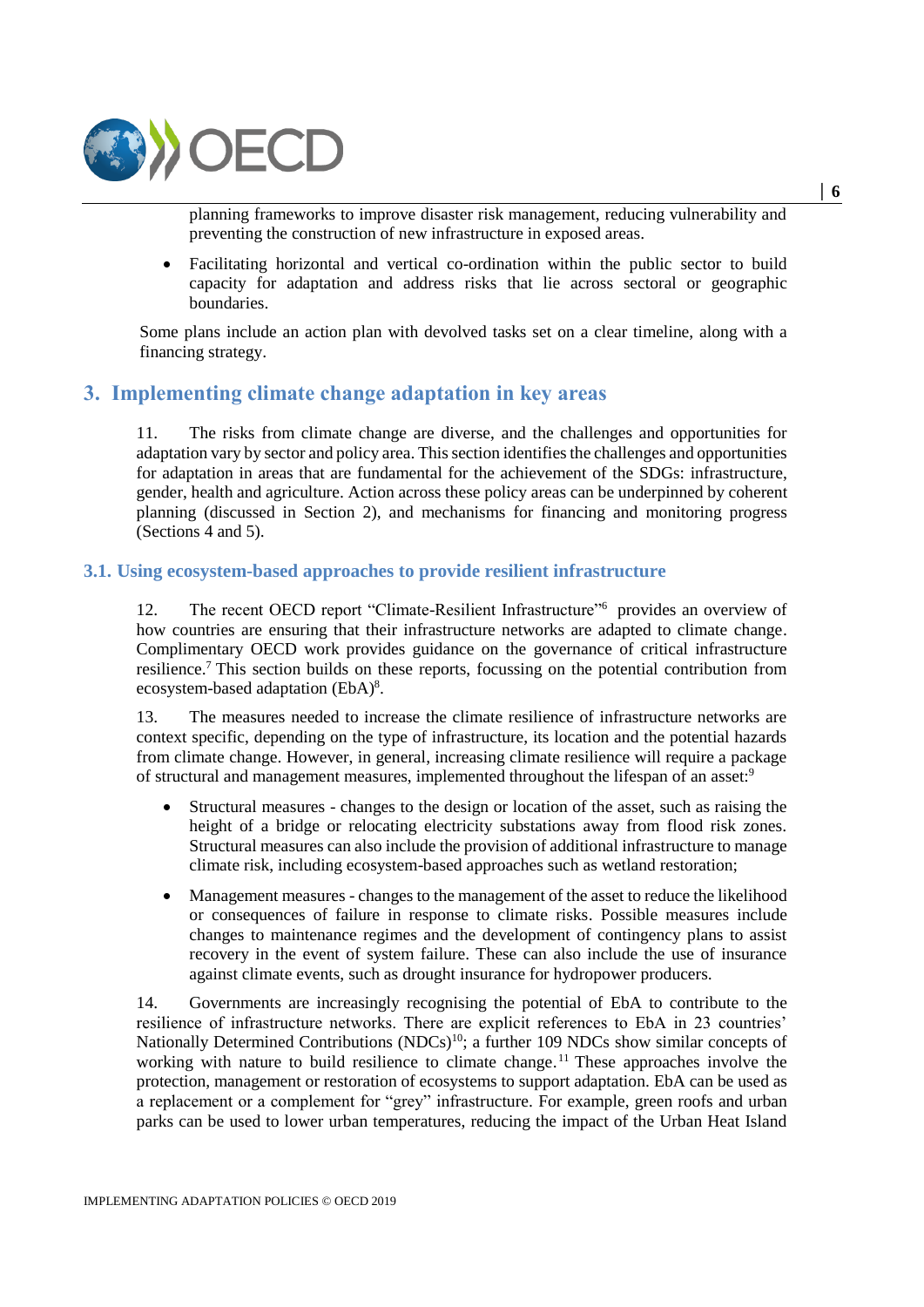

effect and consequent negative health impacts. Coastal salt marsh restoration can be used to manage the increasing risks of flooding resulting from sea-level rise.<sup>12</sup>

15. Working with nature in this way has the potential to provide a cost-effective and flexible component of adaptation responses. EbA can also give rise to a range of co-benefits, such as biodiversity conservation, carbon sequestration and amenity value for local residents. For example, in addition to flood abatement, the restoration of coastal salt marshes can create new species habitats, with benefits for both fisheries and biodiversity conservation.<sup>13</sup> Sustainably managing and capturing the multiple benefits of local resources and ecosystem services is central to the Satoyama Initiative<sup>14</sup> and Japan's concept of Circulating and Ecological Economy.<sup>15</sup> This is a comprehensive policy approach that integrates the concept of a low-carbon society, resource circulation and a society in harmony with nature.

16. Recent analysis demonstrates that, in some cases, ecosystem-based approaches can be cheaper than relying solely on conventional infrastructure, particularly when considering the value of potential co-benefits:

- The City of Copenhagen found that adopting a portfolio of measures (including EbA) would be DKK 7 billion (EUR 940 million) cheaper than reliance upon grey infrastructure alone.<sup>16</sup>
- Restoration of mangroves and salt-marshes can achieve reductions in flooding and erosion at one-third to one-fifth of the cost of grey infrastructure.<sup>17</sup>
- Portland found that achieving improvements in water quality through ecosystem restoration would be  $51-76\%$  cheaper than a treatment plant.<sup>18</sup>

17. There are, however, a number of challenges and potential trade-offs to be addressed when using EbA:

- Technical EbA is not a "plug-in" replacement for grey infrastructure, as it has different characteristics and requirements than traditional approaches to provision. For example, the use of wetlands to treat water requires significantly more land than conventional treatment. As such, it will not be appropriate for all circumstances.
- Regulatory requirements permitting processes and technical standards have evolved over time to manage the use of "grey" infrastructure approaches. Proponents of EbA are faced with the transaction costs of demonstrating that EbA complies with these standards. Engineering norms and standards may need to be updated to allow for the use of non-conventional approaches.
- Financial *–* EbA tends to be reliant upon public funding. For example, global payments for watershed protection were estimated at USD 25 billion in 2015, and 97% of this came in the form of subsidies from the public sector. <sup>19</sup> The underlying challenge for private investment is to create suitable revenue streams, even when many of the potential cobenefits are not traded in the market.

**│ 7**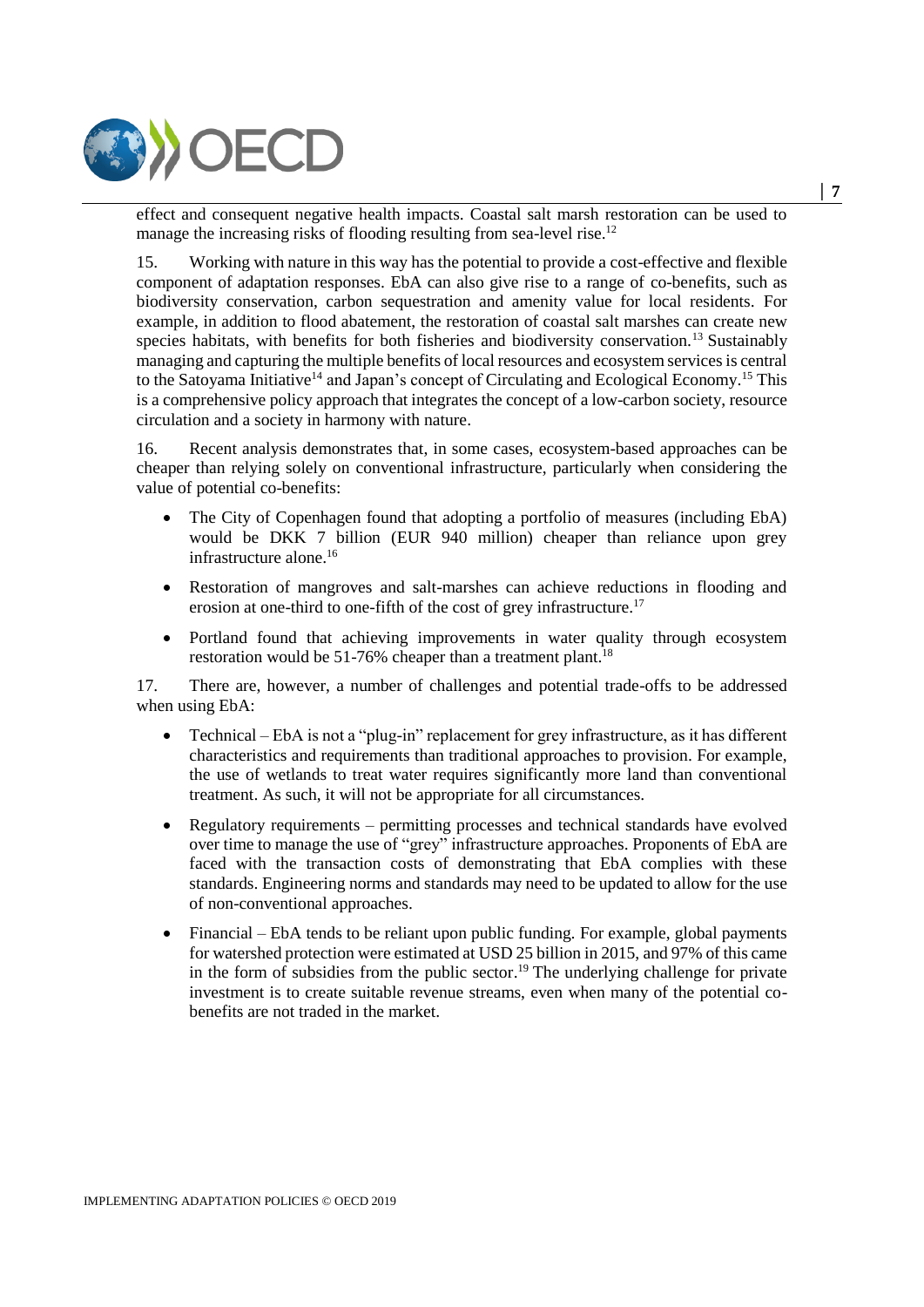

#### **Box 1. Mobilising private finance for EbA**

Natural Capital Financing Facility - The European Investment Bank and European Commission have created a blended financing facility to support projects including EbA through loans or equity investments. The initial facility was EUR 100-125 million for 2014 - 2017. Borrowers must be able to demonstrate sufficient revenues or cost savings to repay the loan. This facility is intended to test and demonstrate the viability of different models for commercially-viable funding of natural capital

• Flood management in Cartagena, Colombia – Funding from Germany's International Climate Initiative was used to initiate a programme for ecosystem restoration to reduce flood risk in Cartagena. This project also included the development of a funding mechanism to sustain the interventions from domestic resources. This will be funded through a ring-fenced rainwater drainage levy on businesses and a voluntary fee on organisations hosting events in the city.

• Dow Chemical's "Valuing Nature" initiative – Dow Chemical now screens all new capital, R&D and property decisions to identify opportunities for increasing the use of nature in their operations. In 2017, they estimated that the implementation of nature-based solutions under this initiative had led to savings or new cash flows of USD 120 million. Initiatives included the installation of "green" retaining walls at their site in Aratu, Brazil instead of concrete walls. This approach helps to combat erosion while also reducing surface run off. This programme is being funded through the company's own resources.

• Quintana Roo, Mexico's "Coastal Zone Management Trust" – This funding mechanism uses taxes from the local tourist industry and local government funding to preserve and restore coastal reefs. These reefs play an essential role in protecting against storm surges, absorbing up to 97% of the wave energy. The fund undertakes improvement works to maintain the reefs. It also purchases insurance against damage to the reef, which then covers additional restoration activities following particularly severe storms.

*Sources:* OECD/The World Bank/UN Environment (2018); EIB (2014); GIZ (2018).

#### **3.2. Ensuring gender-inclusive adaptation**

18. Understanding gender dynamics and addressing gender inequalities is fundamental for building adaptive capacity. Women and girls will often be affected disproportionately by the impacts of climate change, for example, when they have fewer financial resources, less access to education or face discriminatory social norms or practices.<sup>20</sup> Studies have shown that disaster fatality rates are often higher for women – women accounted for 61 percent of fatalities caused by the 2008 Cyclone Nargis in Myanmar, and 91 percent caused by the 1991 cyclone in Bangladesh.<sup>21</sup> In the aftermath of a climate-related disaster, women and girls face a higher risk of physical, sexual, and domestic violence, as well as of mood disorders and poor economic recovery.<sup>22</sup>

19. Women can be agents of change in managing climate impacts. Progress towards *SDG 5: Achieve gender equality and empower all women and girls* will facilitate women's active role in adapting to climate change*.* Adaptation decisions need to be informed by a nuanced understanding of gender dynamics to avoid entrenching inequalities and vulnerabilities. Gender dynamics are context-specific, varying across countries, cultures, ethnicities and communities.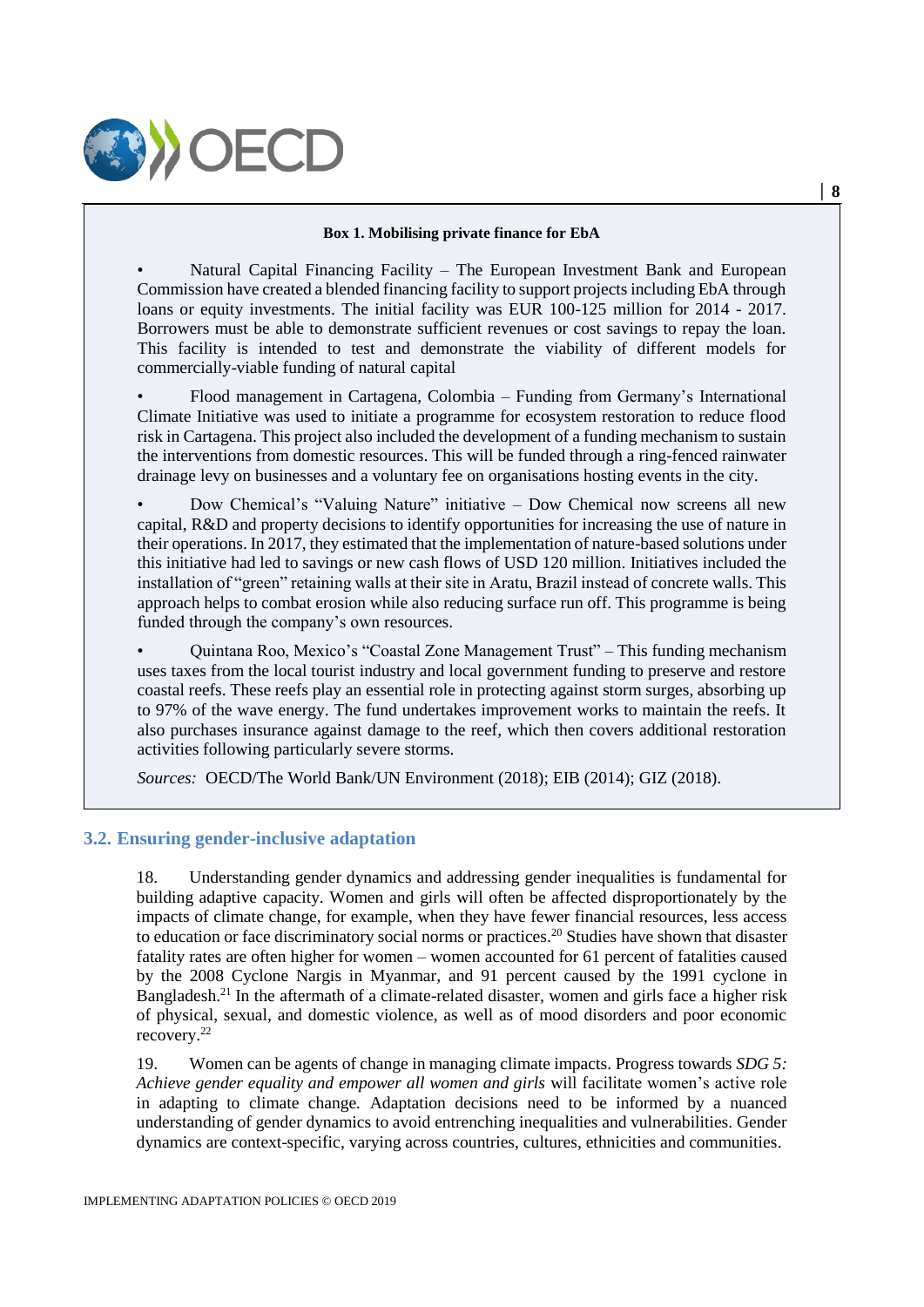

20. Adaptation strategies can offer new opportunities to address gender inequality. For example, changes in livelihood strategies in response to climate change can create new spaces for women and men to engage differently with each other, shifting roles and responsibilities. In Kenya, for example, increased water and fuel wood scarcity has led men to participate in their collection, tasks previously seen as belonging to girls and women only.<sup>23</sup>

21. Building on broader efforts to achieve gender equality, a number of steps can facilitate gender-inclusive adaptation. These include:<sup>24</sup>

- Building capacity of women's groups to participate in decision-making.
- Providing gender-disaggregated data (e.g. on climate vulnerability) to inform decisionmaking.
- Promoting efforts to reduce broader gender inequalities, for example by addressing unfair legal frameworks and social norms governing legal rights, access to public services and economic activities.
- Integrating women's perspectives, experiences and skills in the development and implementation of adaptation plans.
- Integrating gender perspectives into national and international climate change finance mechanisms.

22. While there is more work to be done and many challenges to be overcome, good practices in achieving gender-inclusive adaptation can serve as examples:

- *Cambodia's Strategic Plan on Gender and Climate Change* Cambodia's Ministry of Women's Affairs (MoWA) has developed a strategic plan to contribute to the development and implementation of gender-responsive climate policies. This is a crosscutting strategy that has been integrated into the implementation processes of the Cambodia Climate Change Strategic Plan as well as sectoral climate change plans.
- Gender into Urban Climate Change Initiative Through its International Climate Initiative, Germany is supporting integration of gender considerations into urban climate change planning in 14 pilot cities across four countries: India, Indonesia, Mexico and South Africa. The project has developed and is applying a Gender Assessment & Monitoring of Mitigation and Adaptation (GAMMA) methodology to examine local climate policies for their gender responsiveness, identify possible gender entry-points and develop recommendations for integrating gender into planning procedures.

#### **3.3. Addressing the health impacts of climate change**

23. Recent modelling by the WHO found that climate change could lead to 250 000 excess deaths per year by 2030, unless adaptation action is strengthened.<sup>25</sup> These health impacts will fall disproportionately on poor and marginalised groups, people with disabilities, the elderly, young children, and women.<sup>26</sup> For example, young children and the elderly are more sensitive to dehydration during extreme heat events, and pregnant women are especially susceptible to mosquito-borne diseases. 27

24. Climate change will have direct and indirect health impacts: the direct impacts refer to injuries or deaths caused by the climate itself, including heat strokes and deaths and injuries from climate extremes.<sup>28</sup> Indirect impacts refer to health outcomes caused by climate change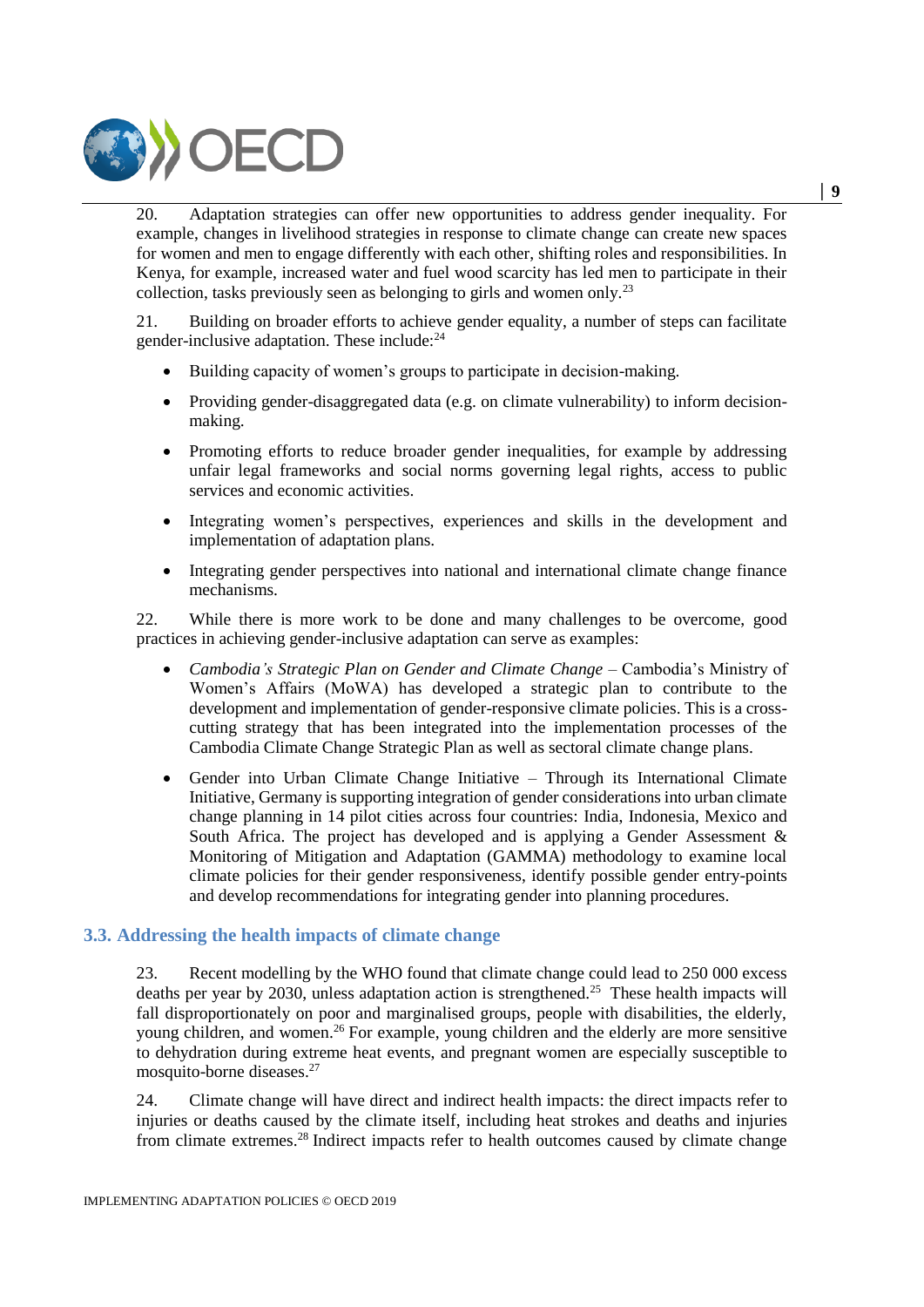

effects on ecosystems, economies, and social structures: food- and water-borne illnesses, vectorborne diseases, poor nutrition, occupational health problems, mental health problems and effects of bad air-quality and conflict. Impacts themselves can also be interlinked, with a single climate event affecting health through multiple channels. Munich Re estimated that the 2010 heatwave in Russia and Eastern Europe lead to 56 000 excess deaths, due to the direct impact of high temperatures as well as the air quality impacts from forest fires caused by the high temperatures. <sup>29</sup> The impacts of climate change on health may be exacerbated by other environmental pressures, such as air pollution. <sup>30</sup>

25. Many of the potential impacts of climate change on health are avoidable with the right policies and measures. Adapting to health impacts includes responding to impacts themselves as well as to drivers of risk. Key measures within the health sector include increasing access to health care, expanding the use of early warning systems for identifying new health risks, and increasing the resilience of health service provision. Managing the underlying risks will require action in others sectors: for example, reducing the urban heat island through improved spatial planning and green infrastructure will help to reduce the impact of heat-related mortality. Improved access to clean water and sanitation would help to offset the spread of disease, as would efforts to improve hygiene standards throughout the food chain.

26. Countries are implementing a range of measures to tackle health impacts from a changing climate:

- *Plan Canicule*, France: The heatwave in 2003 was estimated to have caused 15 000 excess deaths, predominantly among the elderly.<sup>31</sup> In response, each department was required to develop a heatwave plan. Weather reports are used to generate a level of alert, which is communicated to the public and used to inform the public health response.
- *Food- and water-borne infectious disease surveillance*, New Zealand: Bacteria and parasites, which that contaminate food and water and cause serious illnesses, are influenced by temperature and other climate variables. In New Zealand, the incidence rates of these illnesses are monitored to assess the health risks related to climate change and better prepare for disease outbreaks.<sup>32</sup>
- *VectorNet*, European Union: Vectors such as mosquitoes, ticks, flies or fleas transmit infectious diseases. Major shifts in vector-borne diseases and appearances are predicted as a result of climate change. <sup>33</sup> VectorNet is a joint initiative of the European Food Safety Authority and European Centre for Disease Prevention and Control, which provides a common database on vectors of diseases affecting humans and/or animals across Europe.<sup>34</sup>

27. Actions to address climate change-related health impacts are often no-regrets, in terms of managing immediate health risks and supporting progress towards the Sustainable Development Goals. However, they will require increased finance and collaboration to address risks that cut across sectoral boundaries.<sup>35</sup> <sup>36</sup>

### **3.4. Adapting agricultural systems to climate change**

28. The global food and agriculture system faces the challenge of responding to the growing demand for agricultural commodities. In 2017, there were 812 million people suffering from malnourishment, and this figure is expected to increase with population growth.<sup>37</sup> Adaptation of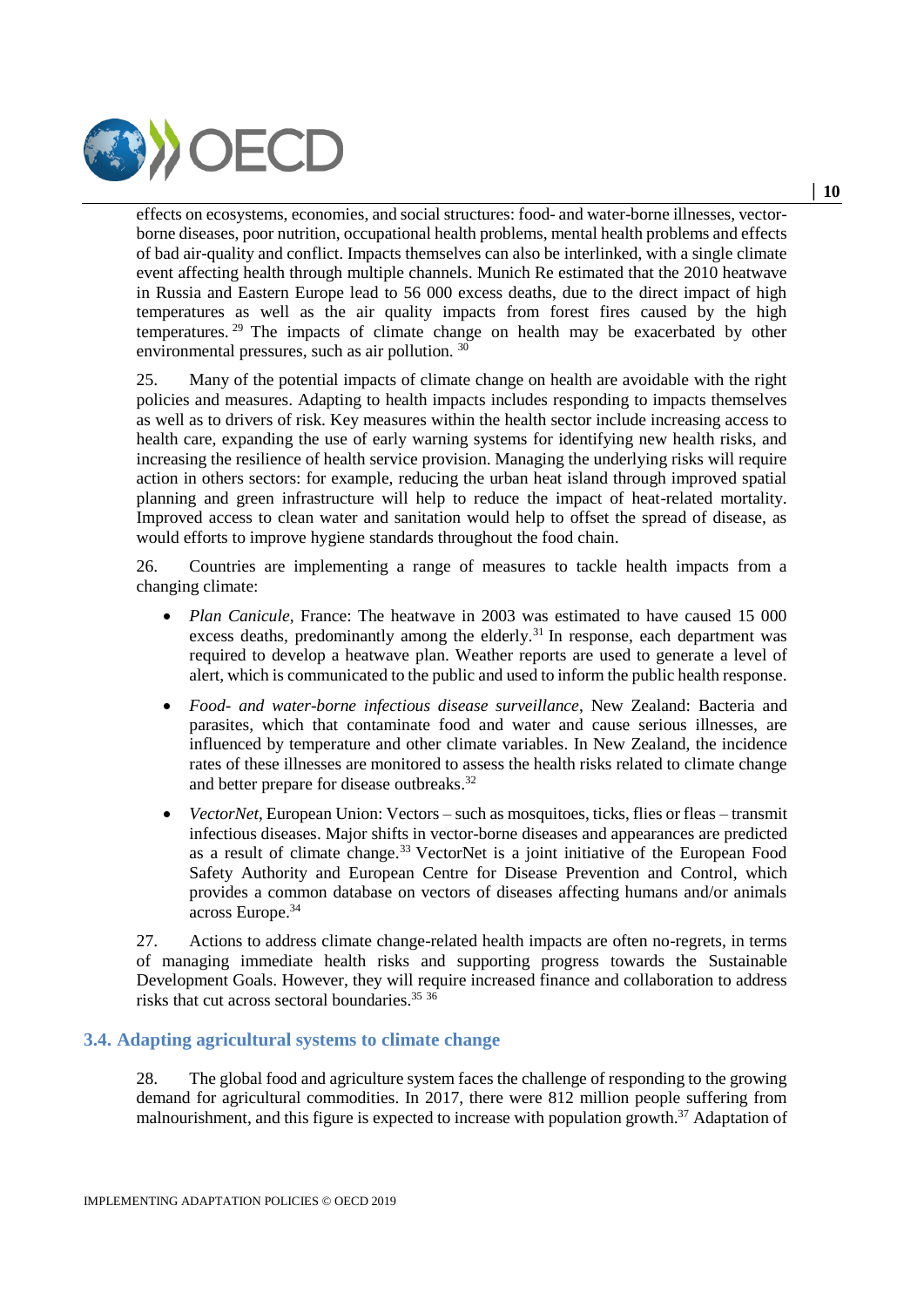

agricultural systems is needed to achieve zero hunger, while meeting these rising demands and other policy goals including climate change adaptation.

29. Adapting agriculture and broader food production systems to climate change will be instrumental in achieving *SDG 2: Zero Hunger* as well as the goals of the Paris Agreement. Climate change is projected to negatively affect growth rates of yields for most crops by the second half of the century, especially at higher levels of temperature rise and at low latitudes.<sup>38</sup> In OECD countries, climate change could reduce production of maize by 10%, wheat by 7% and rice by 6% by 2050, compared to a scenario where current climate conditions prevail.<sup>39</sup> In addition to the impact on yields, climate change may also reduce the nutritional value of some crops.<sup>40</sup> Livestock farming will also be affected, both directly, as a result of mortality during droughts, floods and other extreme events, and indirectly, through heat stress, which can increase the vulnerability of livestock to diseases and reduce fertility and milk production.<sup>41</sup> Risks to agriculture can lead to broader food security and socio-economic concerns, such as climate change related water scarcity for agriculture driving foreign land purchases.<sup>42</sup>

30. Farmers are already responding to these changes by adopting new practices, such as changed cropping dates or crop varieties, economic diversification and more efficient use of agricultural inputs. However, there are a number of barriers to adaptation in the agricultural sector, including lack of information, policy distortions and market failures<sup>43</sup>. Governments can support adaptation efforts through a range of measures:

- *Research and development (R&D):* The public sector has a role in advancing knowledge on the vulnerability of agriculture to climate change, and in developing new technologies and solutions for strengthening the resilience and efficiency of agriculture and food systems. In addition to delivering public R&D, governments can facilitate private innovation e.g. by addressing investment barriers and supporting research collaborations.
- *Provision of tools to help farmers assess and manage their risks:* the provision of tools such as weather forecasts and early warning systems can help farmers to anticipate and plan for the negative effects of climate variability and extreme events.
- *Agricultural extension services, training and education:* improved access to information through training, education and demonstration projects can help farmers to make rational decisions and undertake appropriate adaptation actions.
- *Policy alignment and removal of disincentives for adaptation:* a key role for governments is to review existing policy measures, such as subsidies and insurance, to ensure that they do not hinder adaptation responses.
- *Planning and investment in quality infrastructure:* agriculture depends on infrastructure for irrigation, energy, storage, transport, and trade. Investing in the right type of infrastructure can help enhance the resilience and efficiency of agricultural systems. Approximately one-third of food is lost or wasted before being consumed, $44$  with the bulk of losses coming from production or transport.

31. Countries are adopting new approaches and initiatives to better integrate climate change adaptation into their agricultural systems. Examples include:

 *SAFE, France:* The government-led SAFE (Silvoarable Agroforestry for Europe) programme supports farmers to shift from monoculture systems to agroforestry systems. **│ 11**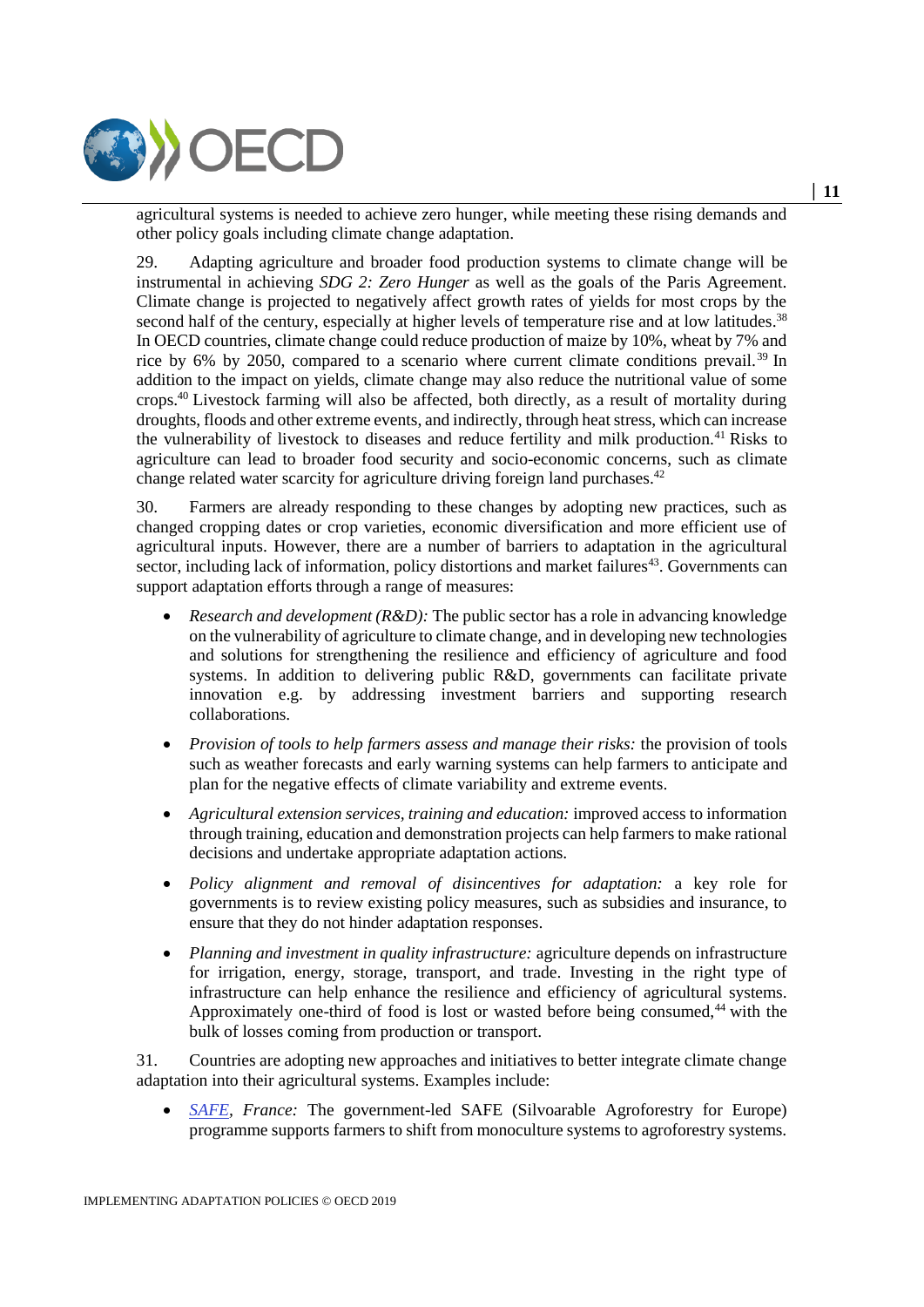

This creates natural shelter for crops to help reduce damages from high spring temperatures, and improves soil and water quality, reducing erosion and flood damage. In addition to being more resilient, this type of agro-forestry can be up to 40% more productive per hectare than monocultures. To support agroforestry extension, the national chamber of Agriculture in France established a network of agroforestry system demonstration plots and provided guidance to farmers on the potential for silvoarable agroforestry.<sup>45</sup>

- *Regional Climate Hubs, USA:* The U.S. Department of Agriculture has established ten Regional Climate Hubs for risk adaptation and mitigation to climate change. The Hubs provide region-specific information and tools to inform farmers' adaptation decisions. This includes conducting and communicating assessments and regional forecasts for hazard and adaptation planning, providing technical support to help farmers prepare for drought, heat stress, floods, pests and changes in the growing season, and outreach and education. 46
- *Building climate change resilience of smallholder farmers, Argentina:* Smallholder farmers in the Northeast of Argentina face increasingly frequent and intense floods, droughts, and water deficits. To enhance their resilience to climate change, the Argentinian Unit for Rural Change implemented a USD 5.6 million project funded by the Adaptation Fund from 2013-2018. The project built cisterns to capture rainwater, improved agricultural practices and set up a Pilot Insurance for Greenhouse Horticulture program aimed at smallholders in the Province of Corrientes. In addition, an improved agro-climatic information system was developed, and institutional capacity was built to aid the implementation of future adaptation measures.<sup>47</sup>

# **4. Mobilising finance for implementing adaptation**

32. There is no comprehensive estimate of the additional financial resources required to build resilience to climate change. These additional costs are highly context specific, varying with factors including the severity of climate change impacts, the "acceptable" level of risk, and socio-economic trends. However, some global studies provide an indication of the scale of potential costs. The most comprehensive study is from the World Bank, which in 2010 found annual costs of USD 70-100 billion for developing countries by 2050, with the majority of expenditure related to infrastructure.<sup>48</sup> Other studies have suggested that the additional costs could be significantly higher than this.<sup>49 50</sup>

33. At the level of individual projects, the additional costs resulting from climate change adaptation can vary dramatically depending on the context. On average, however, these will tend to be modest percentages of overall project costs. Indicative evidence for infrastructure suggests that, on average, these additional costs are likely to add  $1-2$  % to project costs.<sup>51</sup> The most significant costs will arise where climate change leads to the demand for additional infrastructure. For example, Hallegatte et al. estimate that annual costs of protecting the largest coastal cities against sea-level rise will be USD 50 billion per year by the 2050s. <sup>52</sup> Other estimates find that global investments in sea walls will rise to USD 12-71 billion per year by the end of the century.<sup>53</sup>

34. Significant efforts are being made to improve the tracking of public and private finance related to climate resilience, but the picture remains incomplete. For infrastructure, public finance is estimated to cover 60-65% of costs in developing countries, compared to 40% in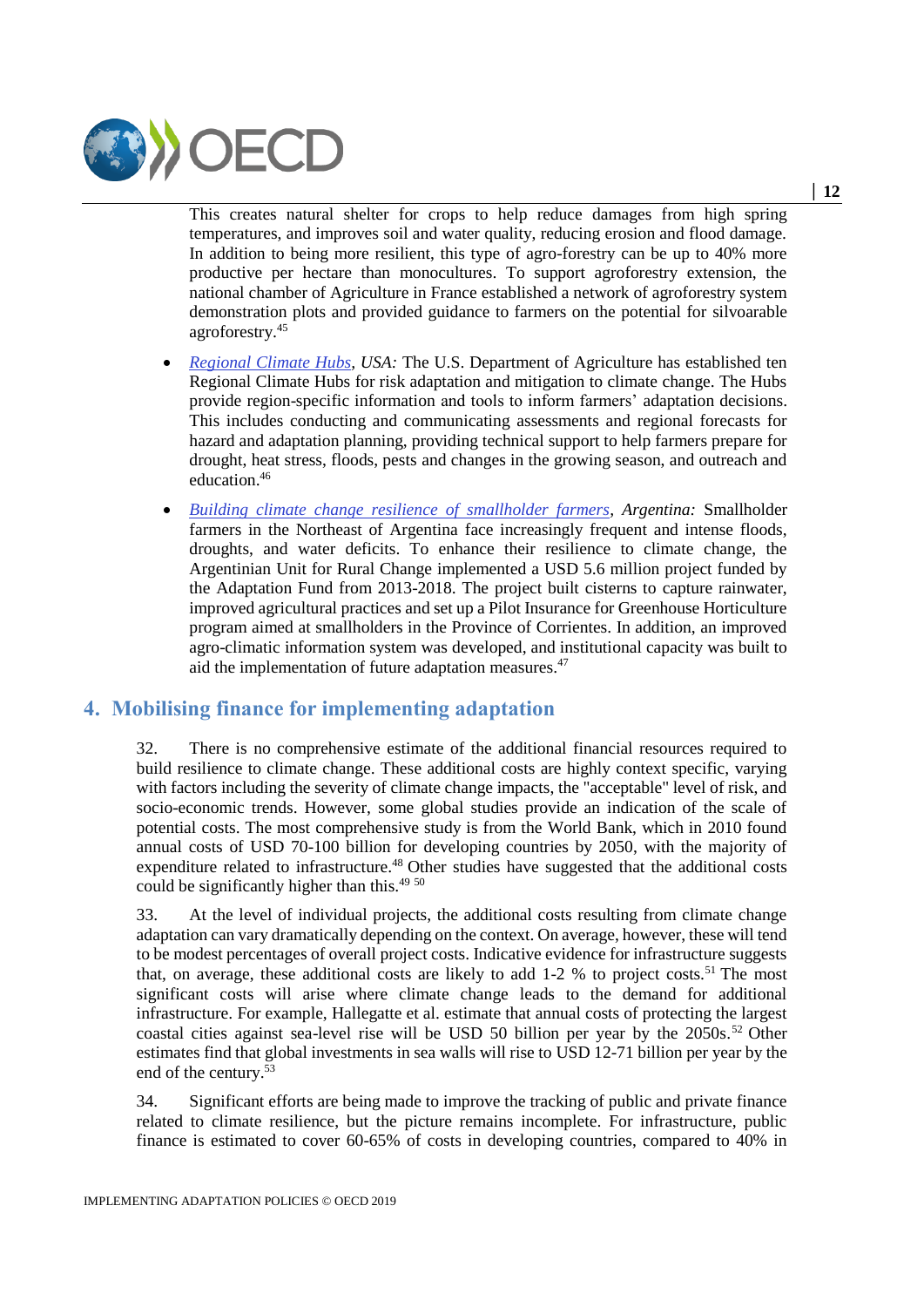

developed countries.<sup>54</sup> A few, predominantly developing, countries have analysed domestic public expenditure related to climate change to understand better how their funding is supporting this objective.

35. While public funding has an essential role for adaptation, it is also necessary to align private finance flows with the aim of building resilience. Integrating climate resilience at the outset can provide users with a more reliable service and increase the useful life of the asset. Increased resilience can reduce the risk of environmental destruction, loss of life or reputational damage. However, these benefits to society are not fully captured by the market, due to information gaps, market failures and policy misalignments. There is a need to address these barriers and translate the benefits of resilience into viable revenue streams.

36. In addition to the general adaptation measures discussed above, the following policy tools can help address barriers to private finance and mobilise resources:

- Ensuring that public procurement processes are conducive to building resilience by considering the lifetime costs and benefits of alternative approaches to infrastructure provision. There are now some examples of the management of climate risks being considered within public-private partnership contracts. This includes the requirement for increased insurance coverage in the 4<sup>th</sup> generation of road concessions in Colombia, which are intended to reduce potential government liabilities if risks materialise.
- Using public finance to mobilise private finance for climate-resilient infrastructure. Support for project preparation can help to address capacity constraints relating to climate resilience. Blended finance can be used to improve the risk-return profile of investments where appropriate.
- Increasing disclosure of climate-related risks by key sectors of the economy. This process has been given added impetus by the recommendations of the Task Force on Disclosure of Climate-related Risks. The process of disclosure can help to motivate action to manage those risks by the private sector, as well as support investment decisions by the financial markets.

# **5. Measuring progress in implementing adaptation to climate change**

37. Adaptation is an iterative process, therefore continuous monitoring and periodic evaluations are essential for ensuring that policy development responds to changing circumstances. Many adaptation strategies are adopted on regular (e.g. every 5 years) cycles, with the lessons learnt from the previous strategy intended to inform the next cycle. However, this can only occur if the necessary elements are in place to measure progress, identify barriers to implementation and synthesise lessons learnt. The OECD has identified four tools that can help achieve this goal:<sup>55</sup>

- *Climate change risk and vulnerability* assessments These can be used to create a baseline of the country's climate vulnerability against which progress on adaptation can be reviewed. If they are repeated on a regular basis (e.g. to inform national planning and budgeting cycles) they can provide a picture of how climate risks and vulnerabilities are changing over time.
- *Indicators to monitor progress on adaptation priorities* Indicators can facilitate the monitoring of climate risks and vulnerabilities over time and between locations.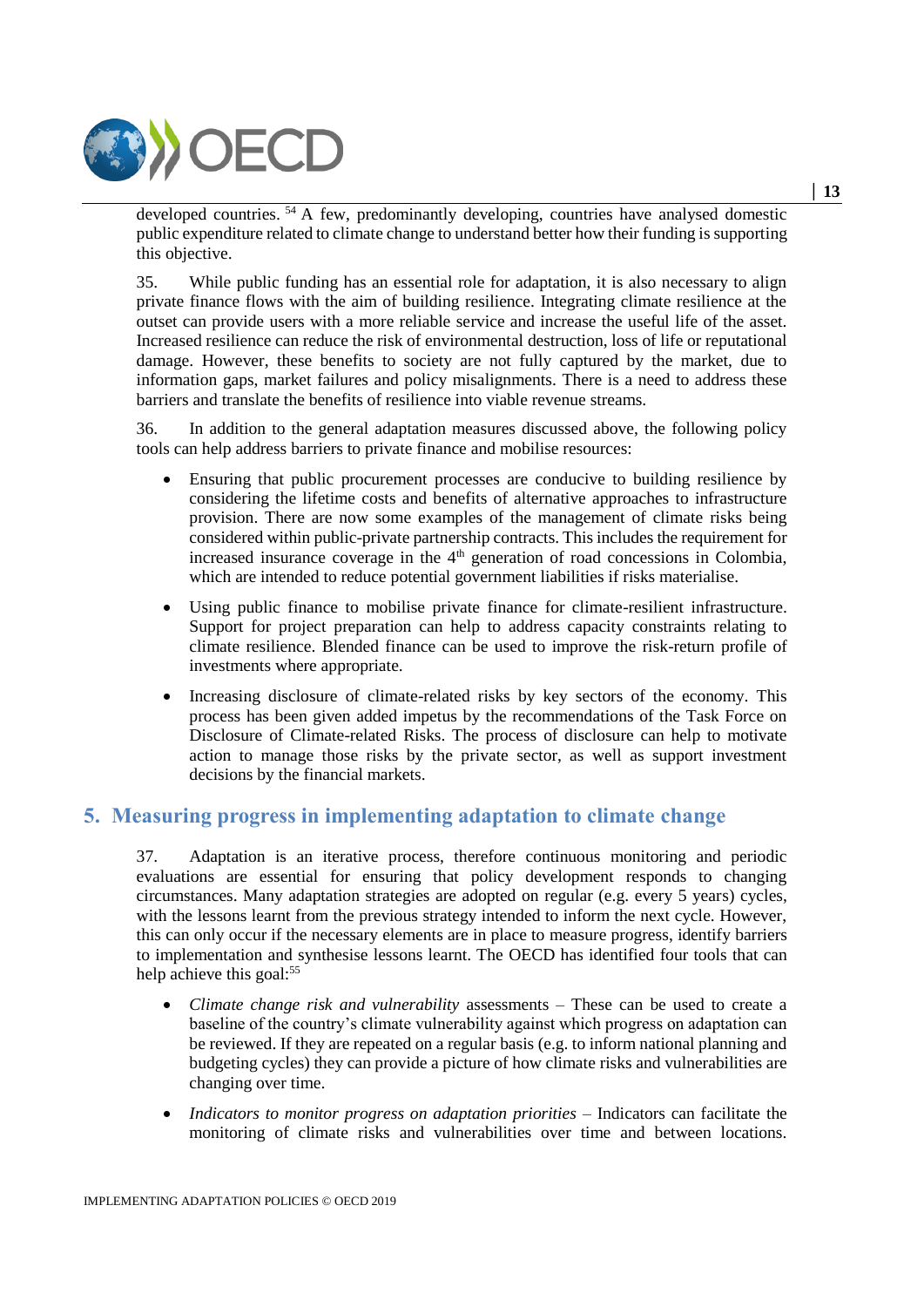

However, the existence of an indicator framework is not sufficient to understand progress in adaptation.

- *Project and programme evaluations* These can help to identify which approaches to adaptation are effective in achieving agreed objectives. They can also shed light on the underlying factors enabling the intervention to succeed.
- *National audits and climate expenditure reviews* These examine if resources for adaptation are being allocated and used in a cost-effective manner.

38. Some G20 countries have implemented national frameworks for measuring progress on adaptation. One of the most challenging feature for this has been choosing suitable sets of indicators. There is no commonly used metric for measuring progress on adaptation, in contrast to other areas such as mitigation (tonnes of  $CO<sub>2</sub>eq$ ) or economic growth.<sup>56</sup> Broad sets of indicators are needed to capture the features of relevance for climate adaptation, but these should be part of existing indicator sets.

39. There is not yet any internationally agreed indicators for measuring progress towards the Paris Agreement's goal of strengthening resilience and building adaptive capacity. However, other elements of the post-2015 agreements have established frameworks that will provide information relevant to adaptation. In particular, the SDGs provide a major opportunity to improve monitoring of climate change outcomes. The comprehensive [indicator framework](https://unstats.un.org/sdgs/indicators/Global%20Indicator%20Framework%20after%20refinement_Eng.pdf) for the SDGs will provide a rich set of data for understanding adaptation outcomes. The indicators linked to Goal 13 (climate change) provide a high-level overview of the processes being put in place to manage risks. However, the indicators for the other goals (such as health, education and poverty) can provide a rich picture of trends that may be relevant to countries' adaptation priorities. The 2030 Agenda for Sustainable Development calls for disaggregating these statistics by factors including income, sex and age. Efforts to produce disaggregated data are particularly valuable given the links between vulnerability to climate change and socioeconomic characteristics.

40. Similarly, the indicator sets used to measure progress towards other international agreements can also facilitate monitoring of adaptation. The Sendai Framework for Disaster Risk Reduction goal G (early warning systems and disaster risk information) also supports understanding of climate risks and adaptive capacity. The Aichi Biodiversity Targets are also relevant in understanding trends in the adaptive capacity of natural systems. Ensuring coherence between the systems used for measuring and reporting progress on the SDGs, Sendai Framework, Paris Agreement and other international agreements will help to facilitate learning and ensure the efficient use of resources.

# **6. Enhancing implementation of adaptation action**

41. Progress towards the objectives of post-2015 agreements both requires, and can support, adaptation to climate change. Growing numbers of good practices are emerging in planning, implementing, financing and monitoring adaptation. Political commitment to the topic is increasing, through initiatives such as the InsuResilience Global Partnership, the Global Commission on Adaptation and the G20's Adaptation Work Programme.

42. There is now a need to scale-up these good practices and accelerate efforts to build resilience and adapt to climate change. Building on the progress made through the G20 Climate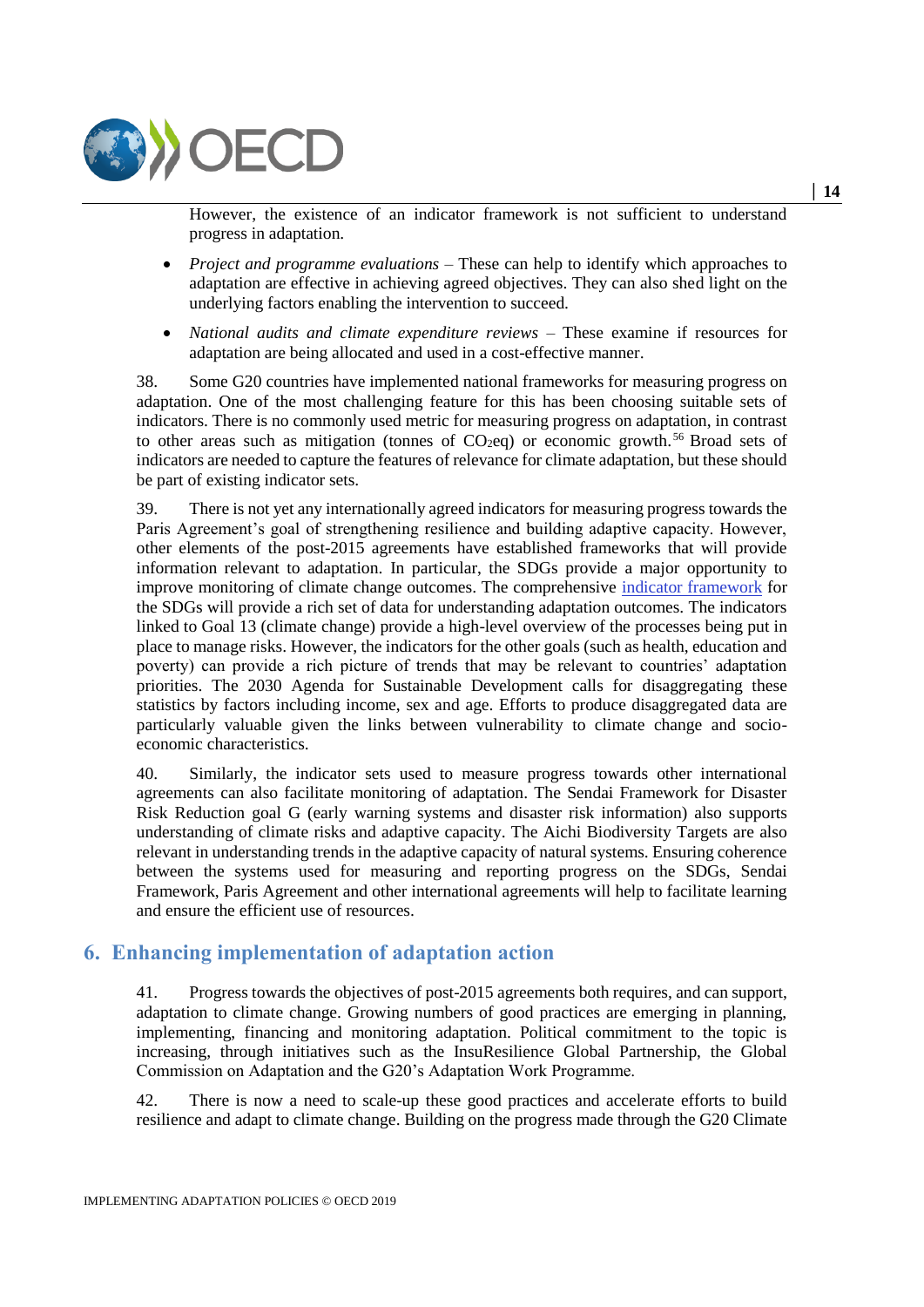

Sustainability Working Group's Adaptation Work Programme (2018-19), the G20 could support work in the following areas:

- *Strengthening coherence between the Paris Agreement, Aichi Biodiversity Targets, Sendai Framework, and SDGs:* The aims of these agreements are closely linked, but responsibilities sit with different ministries, implementation relies upon different funding streams and they are subject to different monitoring requirements. Increasing coherence has the potential to achieve greater efficiency and effectiveness in implementation, and minimise potential trade-offs.
- *Scaling-up funding models for adaptation infrastructure, including ecosystem-based adaptation*: Viable and scalable funding models are required to meet the growing need for resilient infrastructure. The appropriate mechanisms will need to be tailored to the types of infrastructure to be funded and linked to suitable financing instruments. Further guidance could help to maximise the impact of funding streams such as Official Development Assistance.
- *Developing and implementing strategic "pathways" for climate change adaptation:* Sequenced, packages of adaptation measures can be realised at lower cost and with more flexibility to respond to changing circumstances. Building on experiences gained in using "pathways" in planning infrastructure for flood management, there is the potential to broaden the application of this approach to support implementation in other sectors.
- o *Increasing access to science-based information on climate-related risk projection and guidance on adaptation practices:* the development and dissemination of accurate climate change impact projections, relevant datasets and information can facilitate effective adaptation planning, implementation and decision making across sectors and geographic scales (including the local level).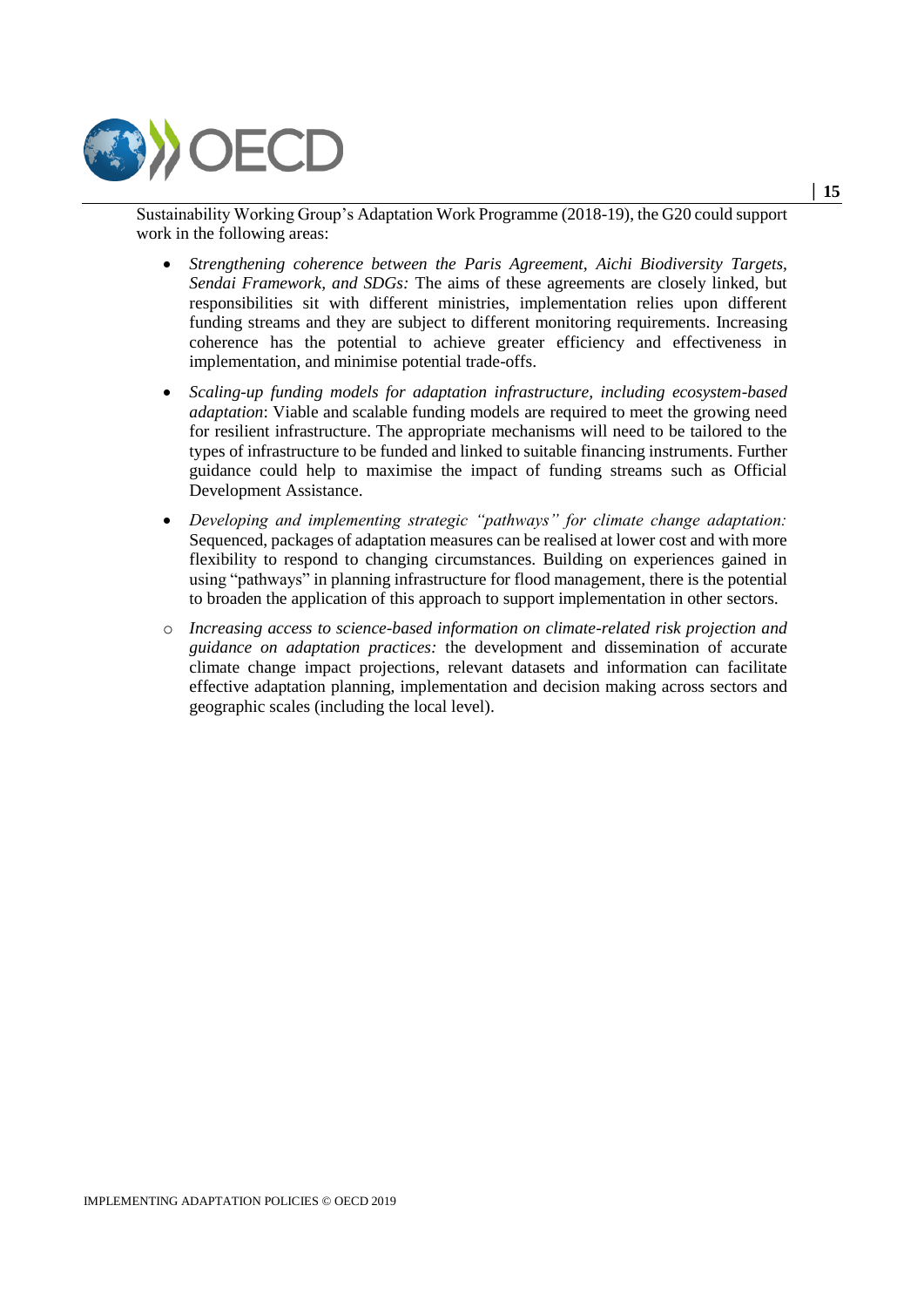

# *References and notes*

<sup>1</sup> Hallegatte, S. et al. (2013), "Future flood losses in major coastal cities", Nature Climate Change, Vol. 3 http://dx.doi.org/10.1038/NCLIMATE1979.

<sup>2</sup> Campillo, G., M. Mullan and L. Vallejo (2017), "Climate Change Adaptation and Financial Protection: Synthesis of Key Findings from Colombia and Senegal"*, OECD Environment Working Papers*, No. 120, OECD Publishing, Paris, https://dx.doi.org/10.1787/0b3dc22a-en.

<sup>3</sup> EEA (n.d.) *Climate-ADAPT*,<https://climate-adapt.eea.europa.eu/> (accessed on 18 December 2018).

<sup>4</sup> National Institute for Environmental Studies, Japan (NIES), *Asia-Pacific Climate Change Adaptation Information Platform (AP-PLAT)*, **http://www.adaptation-platform.nies.go.jp/en/ap-***Information Platform (AP-PLAT),* [http://www.adaptation-platform.nies.go.jp/en/ap](http://www.adaptation-platform.nies.go.jp/en/ap-plat/tools_guidelines/index.html)[plat/tools\\_guidelines/index.html](http://www.adaptation-platform.nies.go.jp/en/ap-plat/tools_guidelines/index.html) (accessed on 18 December 2018).

<sup>5</sup> World Bank Group (n.d.) *Climate Change Knowledge Portal*, <http://sdwebx.worldbank.org/climateportal/> (accessed on 18 December 2018).

<sup>6</sup> OECD (2018), "Climate-resilient Infrastructure"*, OECD Environment Policy Paper*, No. 14, https://www.oecd-ilibrary.org/docserver/4fdf9eaf-

en.pdf?expires=1544611997&id=id&accname=ocid84004878&checksum=B009593E6602C22D8855D 6537C8E2211 (accessed on 12 December 2018).

<sup>7</sup> OECD (forthcoming), *Good governance for critical infrastructure resilience and security*, OECD Publishing.

<sup>8</sup> Also commonly known as nature-based solutions or green infrastructure.

<sup>9</sup> EUFIWACC (2016), "Integrating Climate Change Information and Adaptation in Project Development", http://www.eib.org/attachments/press/integrating-climate-change-adaptation-in-projectdevelopment.pdf (accessed on 21 February 2018).

 $10$  Many NDCs contains adaptation related information, given the Article 7.11 of the Paris Agreement allows Parties to submit the adaptation communication as a component of or in conjunction with a nationally determined contribution as refereed in Article 4 paragraph 2.

<sup>11</sup> IIED (2016), *Ecosystem-based adaptation: a win–win formula for sustainability in a warming world?*, IIED, London, http://pubs.iied.org/17364IIED (accessed on 13 November 2018).

<sup>12</sup> OECD (forthcoming), "Responding to Rising Seas: Comparing OECD countries' approaches to coastal adaptation".

<sup>13</sup> OECD (forthcoming), "Responding to Rising Seas: Comparing OECD countries' approaches to coastal adaptation".

<sup>14</sup> IPSI Secretariat and UNU-IAS (2013). Strategy for the International Partnership for the Satoyama Initiative (IPSI). United Nations University Institute of Advanced Studies, [https://satoyama](https://satoyama-initiative.org/wp-content/uploads/2014/01/IPSI-Strategy.pdf)[initiative.org/wp-content/uploads/2014/01/IPSI-Strategy.pdf](https://satoyama-initiative.org/wp-content/uploads/2014/01/IPSI-Strategy.pdf) (accessed on 4 January 2019)

IMPLEMENTING ADAPTATION POLICIES © OECD 2019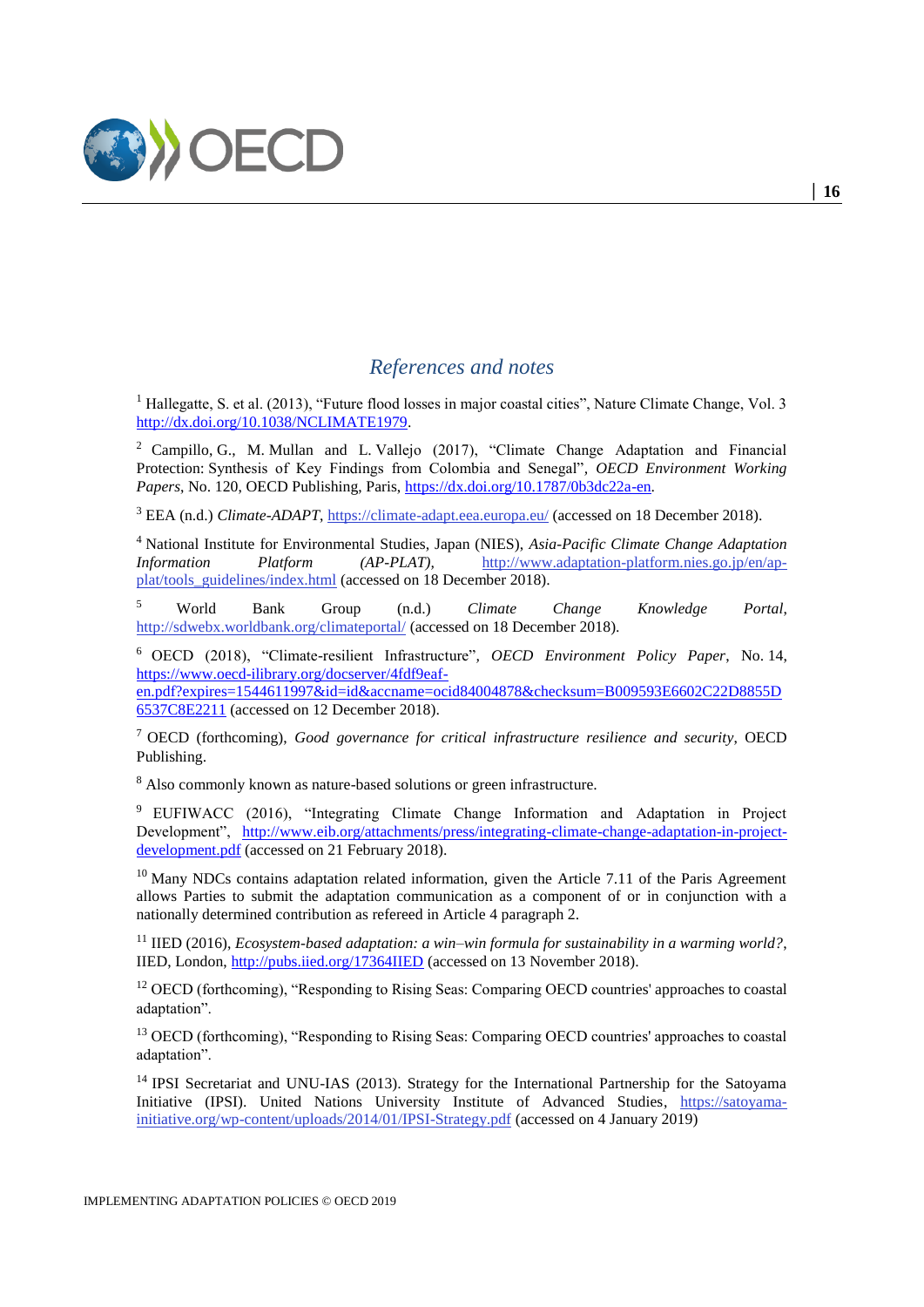

<sup>15</sup> Ministry of Environment Japan (2018) [https://www.env.go.jp/en/wpaper/2018/pdf/2018\\_all.pdf](https://www.env.go.jp/en/wpaper/2018/pdf/2018_all.pdf)

<sup>16</sup> City of Copenhagen (2015), *Climate Change Adaptation and Investment Statement*, https://international.kk.dk/artikel/climate-adaptation (accessed on 25 June 2018).

<sup>17</sup> Narayan, S. et al. (2016), "The Effectiveness, Costs and Coastal Protection Benefits of Natural and Nature-Based Defences", *PLOS ONE*, Vol. 11/5, p. e0154735, http://dx.doi.org/10.1371/journal.pone.0154735.

<sup>18</sup> Talberth, J. et al. (2012), "Insights from the Field: forests for Water Southern Forests for the Future Incentives Series"*, WRI Issue brief*, http://www.wri.org (accessed on 15 June 2018).

<sup>19</sup> Bennett, G. and F. Ruef (2016), *Alliances for Green Infrastructure: State of Watershed Investment 2016*, http://www.forest-trends.org/dir/em\_newsletters (accessed on 15 June 2018).

<sup>20</sup> UN Women (2018), *Turning Promises into Action: Gender Equality in the 2030 Agenda for Sustainable Development*, http://www.unwomen.org/sdg-report (accessed on 04 December 2018).

<sup>21</sup> UNEP (2013), *Gender and adaptation*, http://www.undp.org/content/dam/undp/library/gender/Gender%20and%20Environment/PB2-AP-Gender-and-Adaptation.pdf (accessed on 11 December 2018).

<sup>22</sup> Sorensen, C. et al. (2018), "Climate change and women's health: Impacts and policy directions.", *PLoS medicine*, Vol. 15/7, p. e1002603, http://dx.doi.org/10.1371/journal.pmed.1002603.

<sup>23</sup> CARE (2015), *Gender dynamics in a changing climate: how gender and adaptive capacity affect resilience*, https://careclimatechange.org/wp-content/uploads/2015/11/Gender-and-Adaptation-Learning-Brief.pdf (accessed on 13 December 2018).

<sup>24</sup> UN Women (2018), *Turning Promises into Action: Gender Equality in the 2030 Agenda for Sustainable Development*, http://www.unwomen.org/sdg-report (accessed on 04 December 2018).

<sup>25</sup> WHO (2014), *Quantitative risk assessment of the effects of climate change on selected causes of death, 2030s and 2050s*, http://www.who.int (accessed on 05 December 2018).

<sup>26</sup> Smith, K. et al. (2014), "Human Health: Impacts, Adaptation, and Co-Benefits", in Field, C. et al. (eds.), *Climate Change 2014 Impacts, Adaptation, and Vulnerability*, Cambridge University Press, Cambridge, http://dx.doi.org/10.1017/CBO9781107415379.016.

<sup>27</sup> Sorensen, C. et al. (2018), "Climate change and women's health: Impacts and policy directions.", *PLoS medicine*, Vol. 15/7, p. e1002603, http://dx.doi.org/10.1371/journal.pmed.1002603.

<sup>28</sup> Smith, K. et al. (2014), "Human Health: Impacts, Adaptation, and Co-Benefits", in Field, C. et al. (eds.), *Climate Change 2014 Impacts, Adaptation, and Vulnerability*, Cambridge University Press, Cambridge, http://dx.doi.org/10.1017/CBO9781107415379.016.

<sup>29</sup> Munich Re (2010), *Heat wave, drought, wildfires in Russia (Summer 2010)*, https://www.munichre.com/site/touch-naturalhazards/get/documents\_E-132629599/mr/assetpool.shared/Documents/5\_Touch/\_NatCatService/Catastrophe\_portraits/eventreport-hw-dr-wf-russia-touch-en-update.pdf (accessed on 10 December 2018).

<sup>30</sup> OECD (2017), *Healthy People, Healthy Planet,* [http://www.oecd.org/health/health-systems/Healthy](http://www.oecd.org/health/health-systems/Healthy-people-healthy-planet.pdf)[people-healthy-planet.pdf](http://www.oecd.org/health/health-systems/Healthy-people-healthy-planet.pdf) (accessed on 07 December 2018)

<sup>31</sup> Pirard, P. et al. (2005), "Summary of the mortality impact assessment of the 2003 heat wave in France", *Eurosurveillance*, Vol. 10/7, pp. 7-8, http://dx.doi.org/10.2807/esm.10.07.00554-en.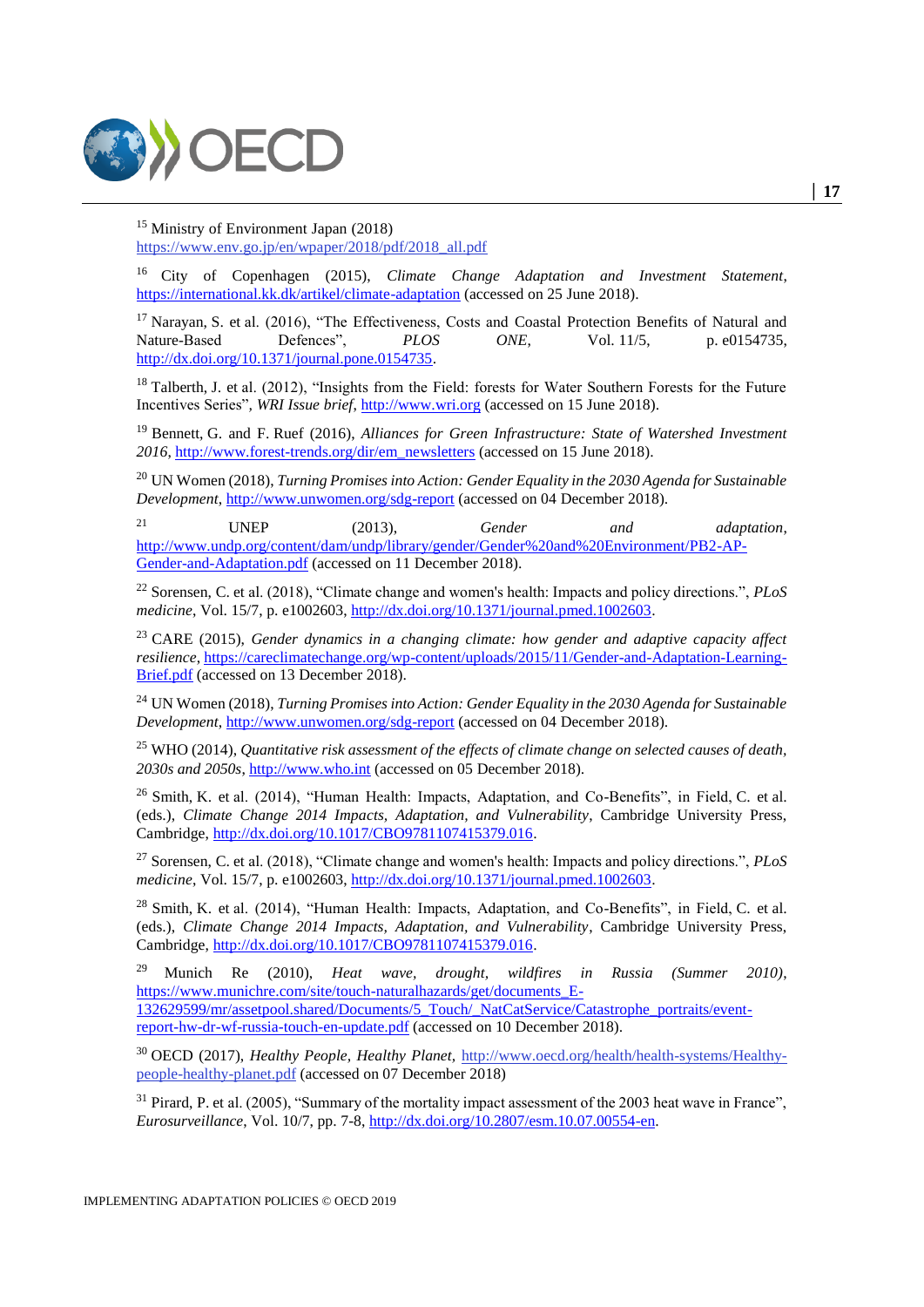

<sup>32</sup> Austin, S. et al. (2016), "Public Health Adaptation to Climate Change in OECD Countries.", *International journal of environmental research and public health*, Vol. 13/9, http://dx.doi.org/10.3390/ijerph13090889.

<sup>33</sup> Campbell-Lendrum, D. et al. (2015), "Climate change and vector-borne diseases: what are the implications for public health research and policy?", *Philosophical transactions of the Royal Society of London. Series B, Biological sciences*, Vol. 370/1665, http://dx.doi.org/10.1098/rstb.2013.0552.

<sup>34</sup> WHO/EC (2018), *PUBLIC HEALTH AND CLIMATE CHANGE ADAPTATION POLICIES IN THE EUROPEAN UNION Final report*, http://www.euro.who.int/pubrequest (accessed on 10 December 2018).

<sup>35</sup> UN Environment (2018), *The Adaptation Gap Report: Health*, https://www.unenvironment.org/resources/adaptation-gap-report (accessed on 07 December 2018).

<sup>36</sup> Smith, K. et al. (2014), "Human Health: Impacts, Adaptation, and Co-Benefits", in Field, C. et al. (eds.), *Climate Change 2014 Impacts, Adaptation, and Vulnerability*, Cambridge University Press, Cambridge, http://dx.doi.org/10.1017/CBO9781107415379.016.

<sup>37</sup> FAO, IFAD, UNICEF, W. (2018), *The State of Food Security and Nutrition in the World 2018*, http://www.fao.org/publications (accessed on 04 December 2018).

<sup>38</sup> Lankoski, J., A. Ignaciuk and F. Jésus (2018), "Synergies and trade-offs between adaptation, mitigation and agricultural productivity: A synthesis report", *OECD Food, Agriculture and Fisheries Papers, No. 110*, OECD Publishing, Paris.<http://dx.doi.org/10.1787/07dcb05c-en>

<sup>39</sup> Ignaciuk, A. and D. Mason-D'Croz (2014), "Modelling Adaptation to Climate Change in Agriculture", *OECD* Food, Agriculture and Fisheries Papers, No. 70, OECD Publishing, Paris, *OECD Food, Agriculture and Fisheries Papers*, No. 70, OECD Publishing, Paris, [https://dx.doi.org/10.1787/5jxrclljnbxq-en.;](https://dx.doi.org/10.1787/5jxrclljnbxq-en) OECD (2017), Water Risk Hotspots for Agriculture, OECD Studies on Water, OECD Publishing, Paris,<https://doi.org/10.1787/9789264279551-en>

<sup>40</sup> IPCC (2014), Climate Change 2014: Impacts, Adaptation, and Vulnerability. Part A: Global and Sectoral Aspects. Contribution of Working Group II to the Fifth Assessment Report of the Intergovernmental Panel on Climate Change, Cambridge University Press, Cambridge, United Kingdom and New York, NY, USA, 1132 pp

<sup>41</sup> OECD (2014), Climate Change, Water and Agriculture: Towards Resilient Systems, OECD Studies on Water, OECD Publishing, Paris,<https://doi.org/10.1787/9789264209138-en>

<sup>42</sup> OECD (2017), Water Risk Hotspots for Agriculture, OECD Studies on Water, OECD Publishing, Paris, <https://doi.org/10.1787/9789264279551-en>

<sup>43</sup> Wreford, A., A. Ignaciuk and G. Gruère (2017), "Overcoming barriers to the adoption of climatefriendly practices in agriculture", OECD Food, Agriculture and Fisheries Papers, No. 101, OECD Publishing, Paris, [https://doi.org/10.1787/97767de8-en.](https://doi.org/10.1787/97767de8-en)

<sup>44</sup> FAO (2011), *Global Food Losses and Food Waste*, http://www.fao.org/docrep/014/mb060e/mb060e.pdf (accessed on 04 December 2018).

<sup>45</sup> INRA (n.d.) *SAFE : Silvoarable Agroforestry For Europe,* <https://www1.montpellier.inra.fr/safe/english/index.htm> (accessed 18 December 2018).

<sup>46</sup> USDA (n.d.) *Climate Hubs*, <https://www.climatehubs.oce.usda.gov/about> (accessed 18 December 2018).

<sup>47</sup> Adaptation Fund (n.d.) *Enhancing the Adaptive Capacity and Increasing Resilience of Small-size Agriculture Producers of the Northeast of Argentina,* [https://www.adaptation-](https://www.adaptation-fund.org/project/enhancing-the-adaptive-capacity-and-increasing-resilience-of-small-scale-agriculture-producers-of-the-northeast-of-argentina/)